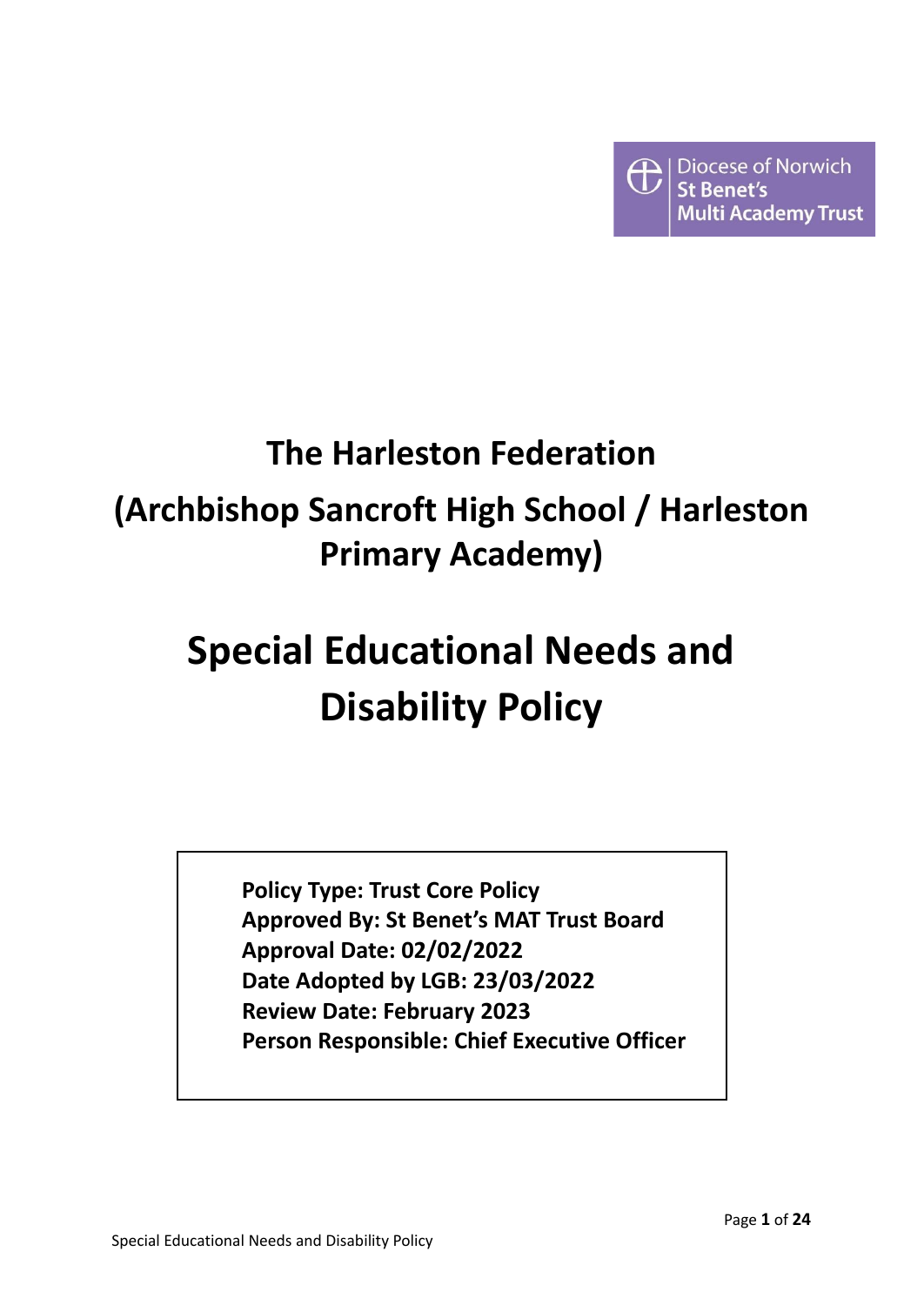# **Summary of Changes**

The model policy has been revised to reflect these changes to the statutory guidance as outlined below.

| Page Ref. | <b>Section</b>                   | Amendment                                                                                                                             | Date of<br>Change |
|-----------|----------------------------------|---------------------------------------------------------------------------------------------------------------------------------------|-------------------|
|           | Legal Framework<br>section added | Updated links to DfE, added list of<br>statutory legislation and guidance<br>including Norfolk 2021 SEN Best<br><b>Practice Guide</b> | April 2021        |
|           | Throughout                       | [Insert name of academy]<br>thereafter referred to as The<br>Academy                                                                  | <b>April 2021</b> |
|           | Section 13                       | Included updated guidance on DfE<br><b>Engagement Model</b>                                                                           | May 2021          |
|           | Appendices 1&2                   | Updated appendices with 2021<br><b>EHCP template and Norfolk Best</b><br><b>Practice Guide</b>                                        | May 2021          |
|           | Throughout                       | Policy updated following Trustee<br>feedback                                                                                          | January 2022      |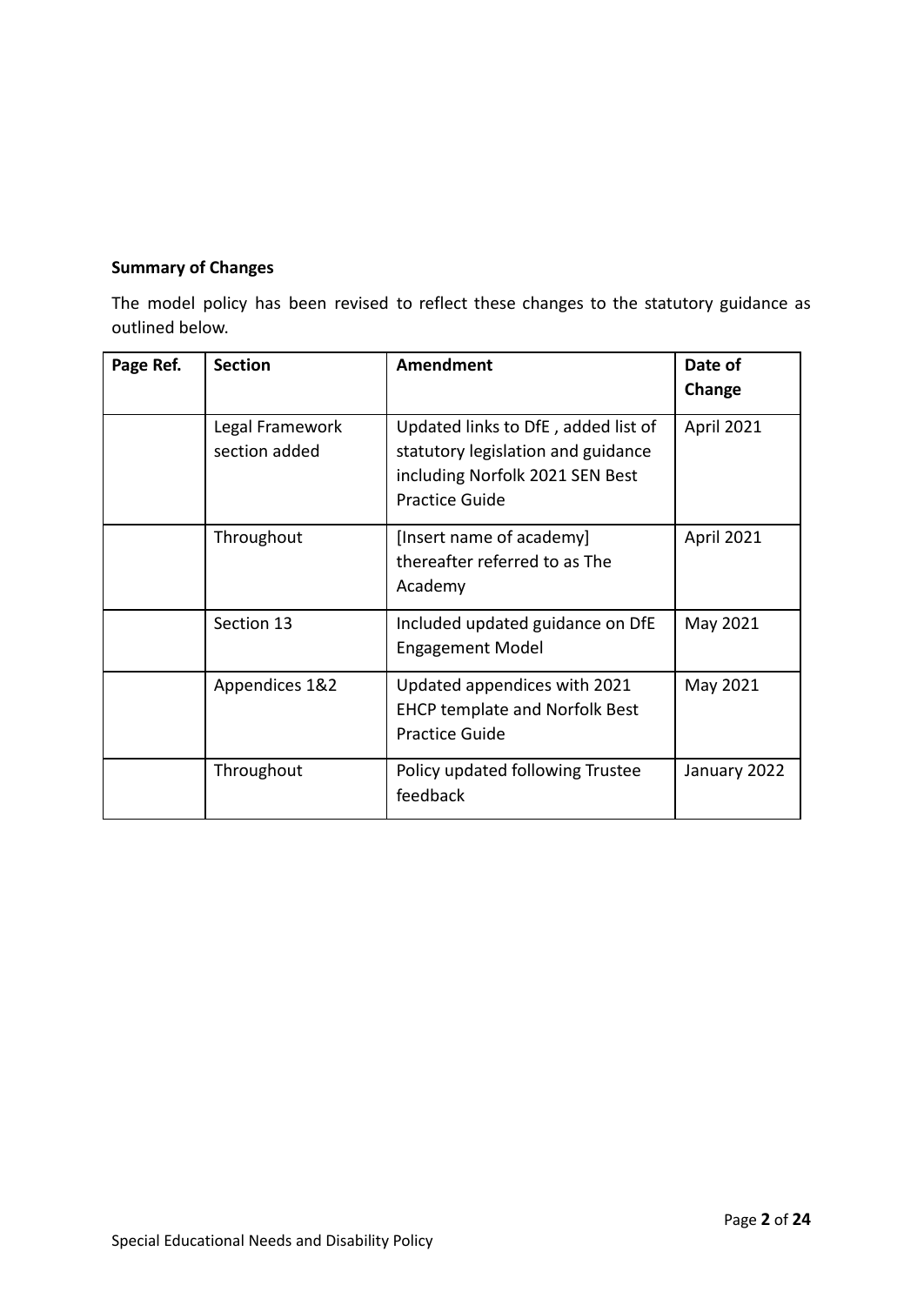#### **Roles and Accountabilities**

The Diocese of Norwich St. Benet's Multi Academy Trust is accountable for all policies across its Academies. All policies, whether relating to an individual academy or the whole Trust, will be written and implemented in line with our ethos and values as articulated in our prospectus. We are committed to the provision of high quality education in the context of the Christian values of responsibility, respect and dignity where individuals are valued, aspirations are high, hope is nurtured and talents released.

A Scheme of Delegation for each academy sets out the responsibilities of the Local Governing Body and Principal / Head Teacher. The Principal / Head Teacher of each academy is responsible for the implementation of all policies of the Academy Trust.

All employees of the Academy Trust are subject to the Trust's policies.

#### **Legal Framework**

This policy has due regard to all relevant legislation including, but not limited to, the following:

- Children and Families Act 2014
- Health and Social Care Act 2012
- Equality Act 2010
- The Equality Act 2010 (Disability) Regulations 2010
- Education Act 1996
- Education Act 2002
- Mental Capacity Act 2005
- Children Act 1989
- The Special Educational Needs and Disability (Amendment) Regulations 2015
- The Special Educational Needs (Personal Budgets) Regulations 2014
- The Special Educational Needs and Disability (Detained Persons) Regulations 2015
- Local Government Act 1974
- Disabled Persons (Services, Consultation and Representation) Act 1986
- Data Protection Act 2018
- The UK General Data Protection Regulation
- This policy has due regard to statutory and non-statutory guidance, including, but not limited to, the following:
- DfE (2015) 'Special educational needs and disability code of practice: 0 to 25 years'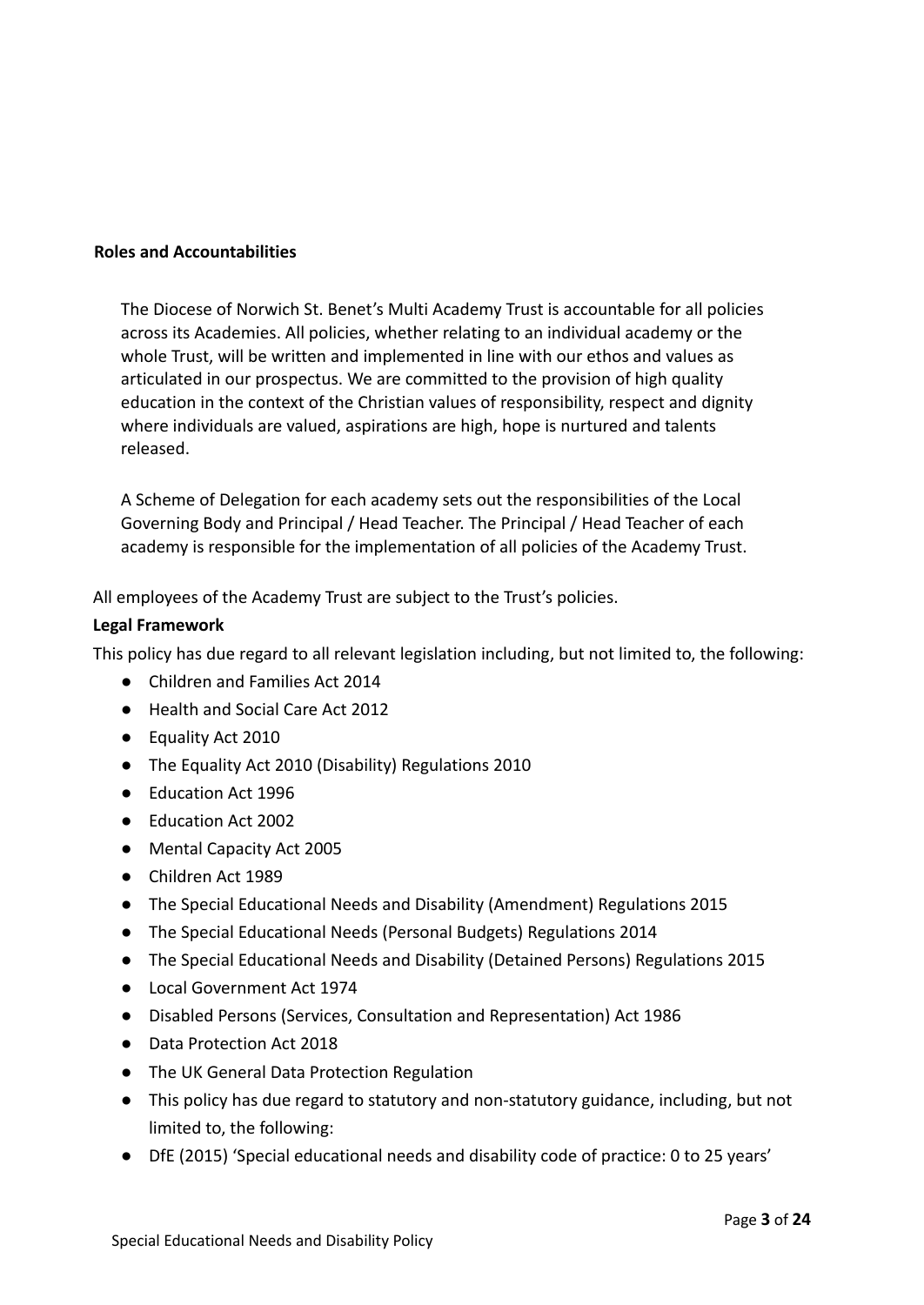- DfE (2015) 'Supporting pupils at school with medical conditions'
- DfE (2021) 'Keeping children safe in education (2020)'
- DfE (2018) 'Working Together to Safeguard Children'
- DfE (2018) 'Mental health and wellbeing provision in schools'
- DfE (2014) 'School Admissions Code'
- DfE (2020) Engagement Model Guidance STA/20/8553/e
- Norfolk County Council (2021) SEN Information Best Practice Guide
- NB This Policy is incorporating the Special Educational Needs information in compliance with Statutory Instrument: Special Educational Needs (Information) Regulations (Clause 64) and to be read in conjunction with the Academy SEND Information Report and the Local Authority SEN Information Best Practice Guide (**Appendix 1**)
- Since 1 September 2014, Part 3 of the Children and Families Act 2014, its associated regulation Code of Practice has been in force, and all organisations must have regard to the Code of Practice. Broad areas of SEN are detailed in paragraphs 6.28-6.35 of the Code of Practice:

[https://assets.publishing.service.gov.uk/government/uploads/system/uploads/attachment](https://assets.publishing.service.gov.uk/government/uploads/system/uploads/attachment_data/file/398815/SEND_Code_of_Practice_January_2015.pdf) [\\_data/file/398815/SEND\\_Code\\_of\\_Practice\\_January\\_2015.pdf](https://assets.publishing.service.gov.uk/government/uploads/system/uploads/attachment_data/file/398815/SEND_Code_of_Practice_January_2015.pdf)

#### **Policy Statement**

All pupils/students in the St. Benet's family of Academies are entitled to support for their individual needs enabling them to develop skills, knowledge and understanding to ensure they meet their potential.

The Harleston Federation (thereafter referred to as The Academy) believes that:

- All pupils/students with SEND are entitled to a broad and balanced and differentiated curriculum that satisfies their individual learning needs by employing realistic and achievable methods.
- Pupils/students learning occurs alongside their emotional, physical and spiritual development.
- All teachers within the Academy schools are responsible for meeting the needs of their pupils/students using High Quality First teaching. Teaching Assistants will provide necessary support to facilitate this. All staff will use their "best endeavours" to meet the pupil's needs.

Parents/Carers play an important role in each Academy supporting their pupil

● Pupils/students are expected to be active learners and will be consulted alongside their parents/carers to secure their success within each Academy.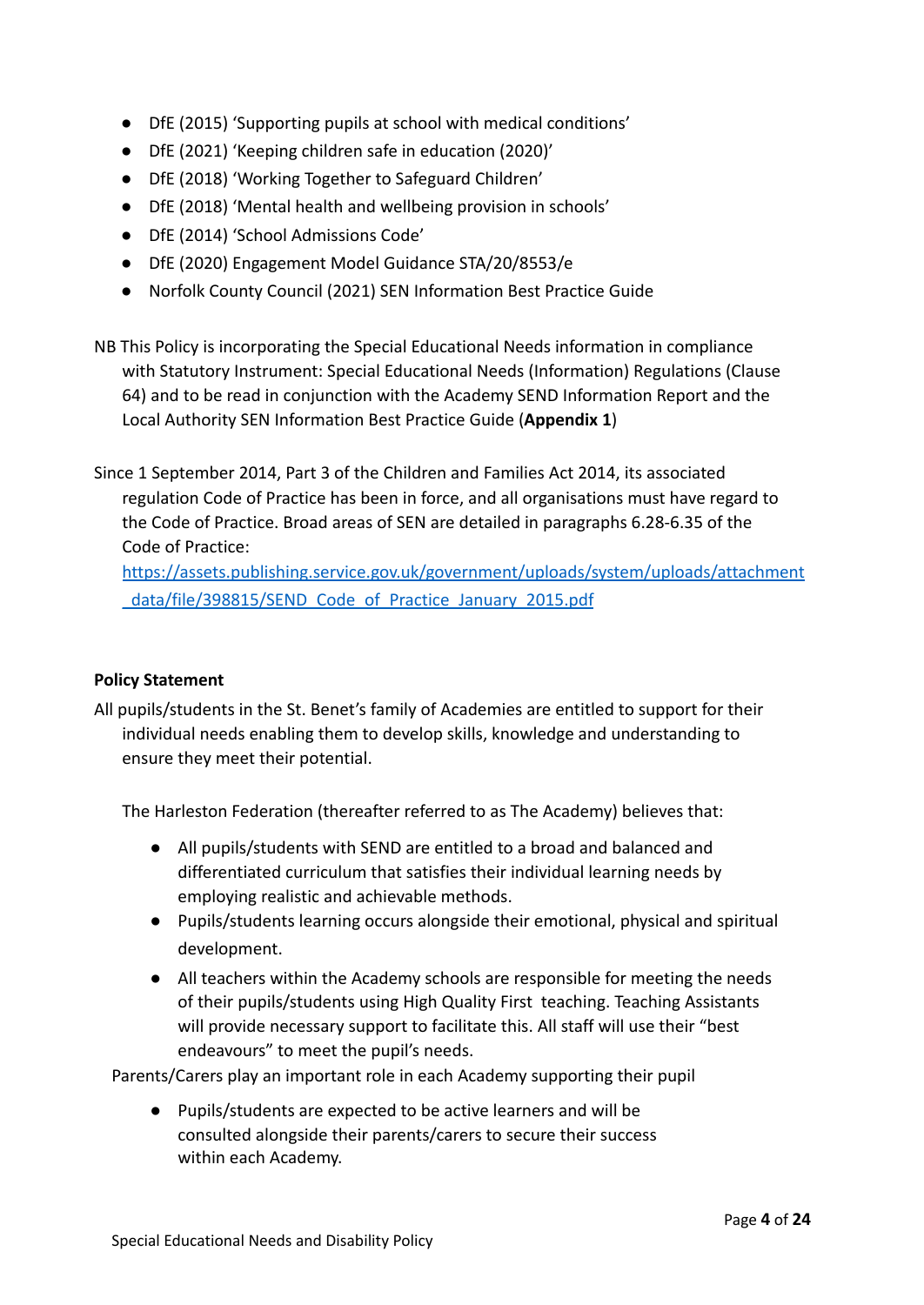● Pupils/students should be educated in a positive, caring and stimulating environment where everyone, including parents/carers, feel valued and are confident the pupils/students can achieve the best outcomes they are capable of.

#### **1. Identifying SEND**

1.1. The school has a clear approach to identifying and responding to SEND, and recognises that early identification and effective provision improves long-term outcomes for the pupils/students.

1.2. With the support of the SLT, classroom teachers will conduct regular progress assessments for all pupils/students, with the aim of identifying pupils/students who are making less than expected progress.

1.3. 'Less than expected progress' will be characterised using the following stipulations:

- Progress is significantly slower than the class average, from the same baseline
- Progress does not match or better the pupil's previous rate of progress
- Progress fails to close the attainment gap within the class
- The attainment gap is widened by the plateauing of progress

#### **2. Definitions**

- 2.1. For this policy, a pupil is defined as having SEND if they have a:
- Significantly greater difficulty in learning than most others of the same age.
- Disability or health condition that prevents or hinders them from making use of educational facilities used by peers of the same age.

2.2. Under the Equality Act 2010, a disability is a physical or mental impairment which has a long-term and substantial adverse effect on a person's ability to carry out normal day-to-day activities.

2.3. The school reviews how well equipped we are to provide support across the following areas:

- Communication and interaction
- Cognition and learning
- Social, emotional and mental health difficulties
- Sensory and physical needs

Communication and interaction

2.4. Pupils/students with speech, language and communication needs (SLCN) have difficulty in communicating with others, often because they have difficulty saying what they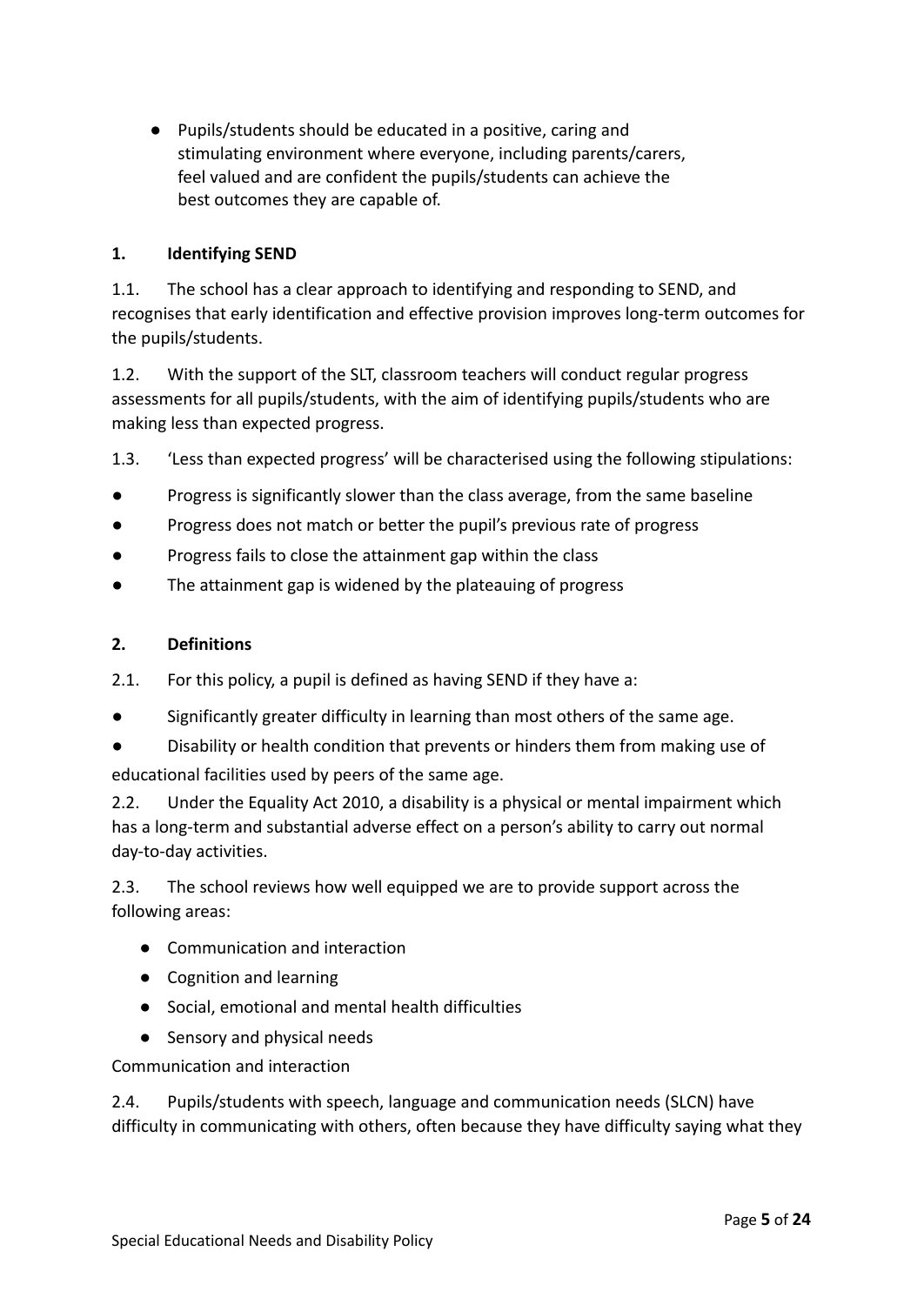want, they cannot understand what is being said to them, or they do not understand or use social rules of communication.

2.5. The school recognises that:

- Pupils/students with Autism Spectrum (AS), including Asperger's Syndrome and Autism, can have particular difficulties with social interaction.
- The profile for every pupil with SLCN is different and their needs may change over time. They may have difficulty with one, some, or all the different aspects of speech, language or social communication at different times of their lives.

2.6. The SENCO will work with pupils/students, parents, and language and communication experts where necessary to ensure pupils/students with SLCN reach their potential.

Cognition and learning

2.7. Pupils/students with learning difficulties may require support – the school will offer learning support in line with its individual tuition procedures

2.8. The school understands that learning difficulties cover a wide range of needs, such as moderate learning difficulty (MLD), severe learning difficulty (SLD) and profound and multiple learning disabilities (PMLD). The SENCO will ensure that any provision offered will be suitable to the needs of the pupil.

2.9. Specific learning difficulties (SpLDs) affect one or more specific aspects of learning. This encompasses a range of conditions such as dyslexia, dyscalculia and dyspraxia.

Social, emotional and mental health (SEMH) difficulties

2.10. Pupils/students may experience a wide range of social and emotional difficulties that manifest themselves in many ways, including becoming withdrawn or isolated, or displaying challenging, disruptive and disturbing behaviour. The school recognises that these behaviours may reflect underlying mental health difficulties such as anxiety or depression, and the school will implement a Social, Emotional and Mental Health (SEMH) Policy to support pupils/students with these difficulties.

2.11. The school will ensure that provisions and allowances are made for the ways in which these mental health difficulties can influence the behaviour of pupils/students with SEND within its Behavioural Policy, including how we will manage the effect of any disruptive behaviour so that it doesn't adversely affect other pupils/students.

#### Sensory or physical needs

2.12. Impairments that prevent or hinder pupils/students from using the school facilities, such as vision impairment (VI), do not necessarily have SEND. The school will ensure staff understand that:

● Some conditions can be age-related and can fluctuate over time.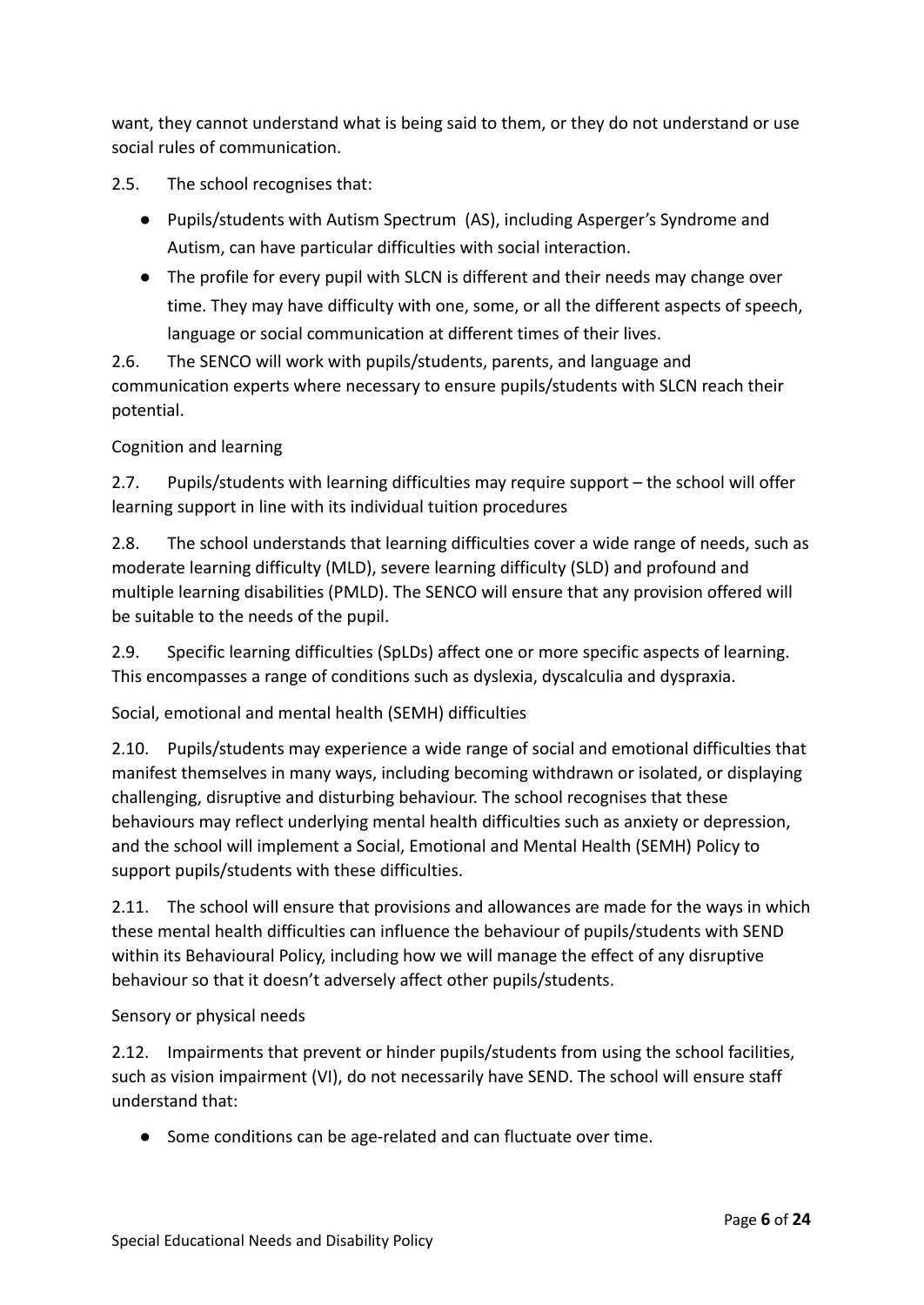● A pupil with a disability is covered by the definition of SEND if they require special educational provision.

2.13. Under The Equality Act 2010 (Disability) Regulations 2010, the following conditions do not constitute a disability:

- A tendency to set fires
- A tendency to steal
- A tendency to commit physical or sexual abuse towards others
- Exhibitionism
- Voyeurism

2.14. The school recognises, however, that pupils/students who have sensory or physical impairments may require specialist support or equipment to access their learning, regardless of whether or not their impairment falls under the SEND definition, and the SENCO will ensure that their support needs are being met.

#### **3. Objectives**

3.1. The school will meet the core aims of this policy by achieving the following strategic and measurable objectives:

- To follow the graduated approach outlined in the DfE's 'Special educational needs and disability code of practice: 0 to 25 years'
- To monitor the progress of all pupils/students to aid the earliest possible identification of SEND

#### **4. Roles and responsibilities**

4.1. The Local Governing Body should appoint an individual governor or sub committee to oversee the school's arrangement for SEND.

The Local Governing Body is responsible for regularly monitoring the school's policies and procedures, reviewing their impact on pupils/students with SEND, including on their mental health and wellbeing. Through this they should ensure that;

- the school leaders and staff communicate with pupils/students with SEND and their parents when reviewing policies that affect them
- effective provision is in place for all pupils/students with SEND, whether or not they have an EHC plan
- an appropriate member of staff is appointed to be the SENCO, having responsibility for coordinating provision for pupils/students with SEND
- a designated teacher for LAC is appointed where appropriate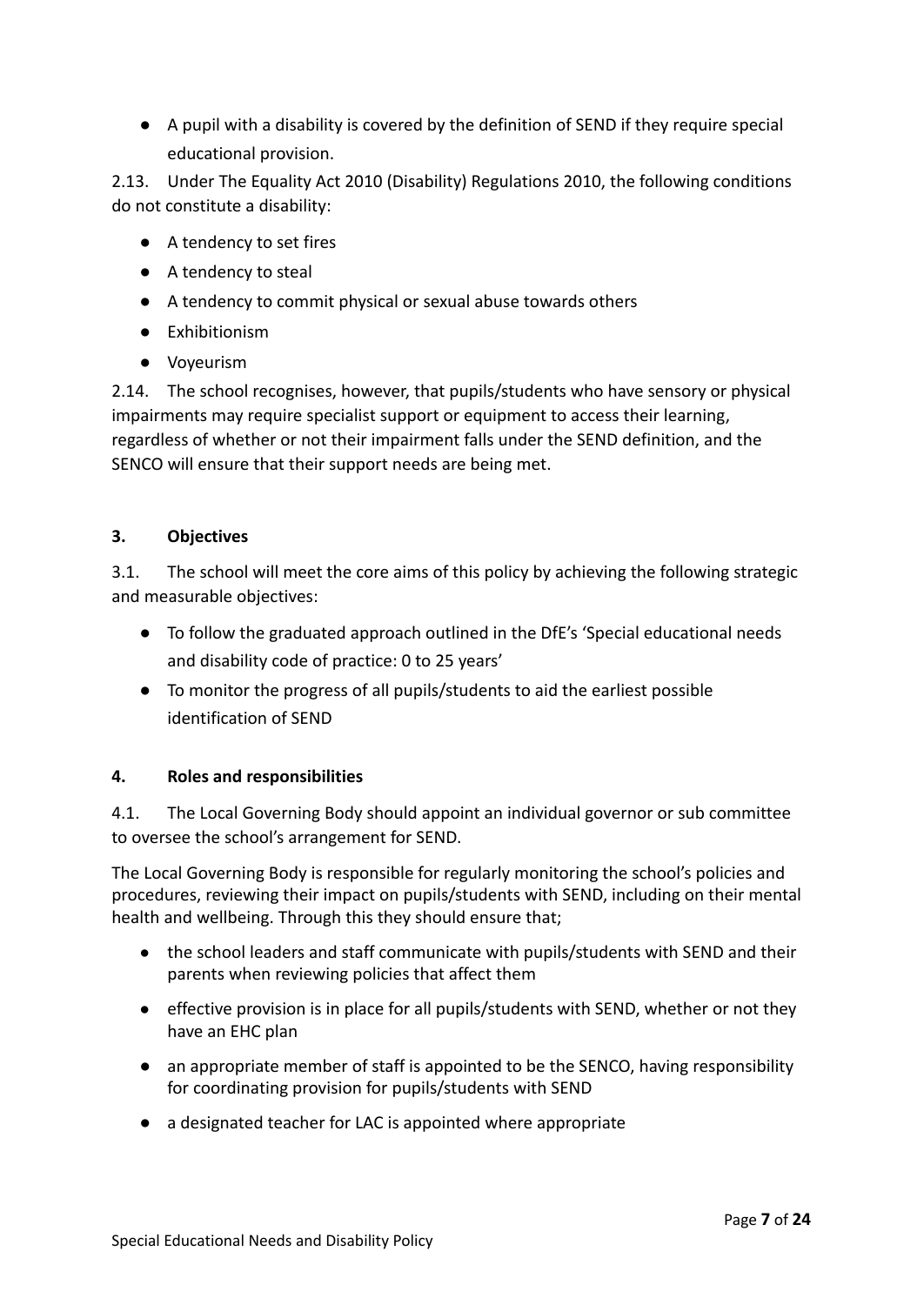- reasonable adjustments are made for pupils/students with disabilities to help alleviate any substantial disadvantage they experience because of their disability
- that the school is taking necessary steps to ensure that pupils/students with disabilities are not discriminated against, harassed or victimised, e.g. in line with the Equal Opportunities Policy: Pupils/students
- school leaders are making appropriate arrangements for the admission of pupils/students with SEND and the facilities provided to enable access to the school for pupils/students with disabilities
- an Accessibility Plan, showing how the school intends to improve access over time is in place
- arrangements are in place to support pupils/students at school with medical conditions, in line with the school's Supporting Pupils/students with Medical Conditions Policy
- the school publishes annual information setting out the measures and facilities to assist access for pupils/students with disabilities on the school's website
- the school publishes annual information about the arrangements for the admission of pupils/students with SEND, the steps taken to prevent pupils/students being treated less favourably than others, the facilities provided to assist pupils/students with SEND, and the school's Accessibility Plan on the school's website.
- appropriate complaints procedures are in place which, along with details about appealing to the SEND tribunal, will be made known to parents and pupils/students.
- suitable, full-time education from the sixth day of a fixed permanent exclusion of a pupil with SEND, in line with their EHC plan
- the school is cooperating with the LA in drawing up and reviewing the Local Offer
- the SEND information report is prepared, up to date and published on the school's website.
- 4.2. The headteacher will be responsible for:
	- Ensuring pupils/students have access to High Quality First Teaching (HQFT) and where suitable, targeted intervention in small groups or individually.
	- Ensuring that those who are teaching or working with pupils/students with SEND are aware of their needs and have arrangements in place to meet them.
	- Ensuring that teachers monitor and review pupils/students' progress during the academic year.
	- Cooperating with the LA during annual EHC plan reviews (See **Appendix 2**).
	- Ensuring that the SENCO has sufficient time and resources to carry out their functions.
	- Providing the SENCO with sufficient administrative support and time away from teaching to enable them to fulfil their responsibilities.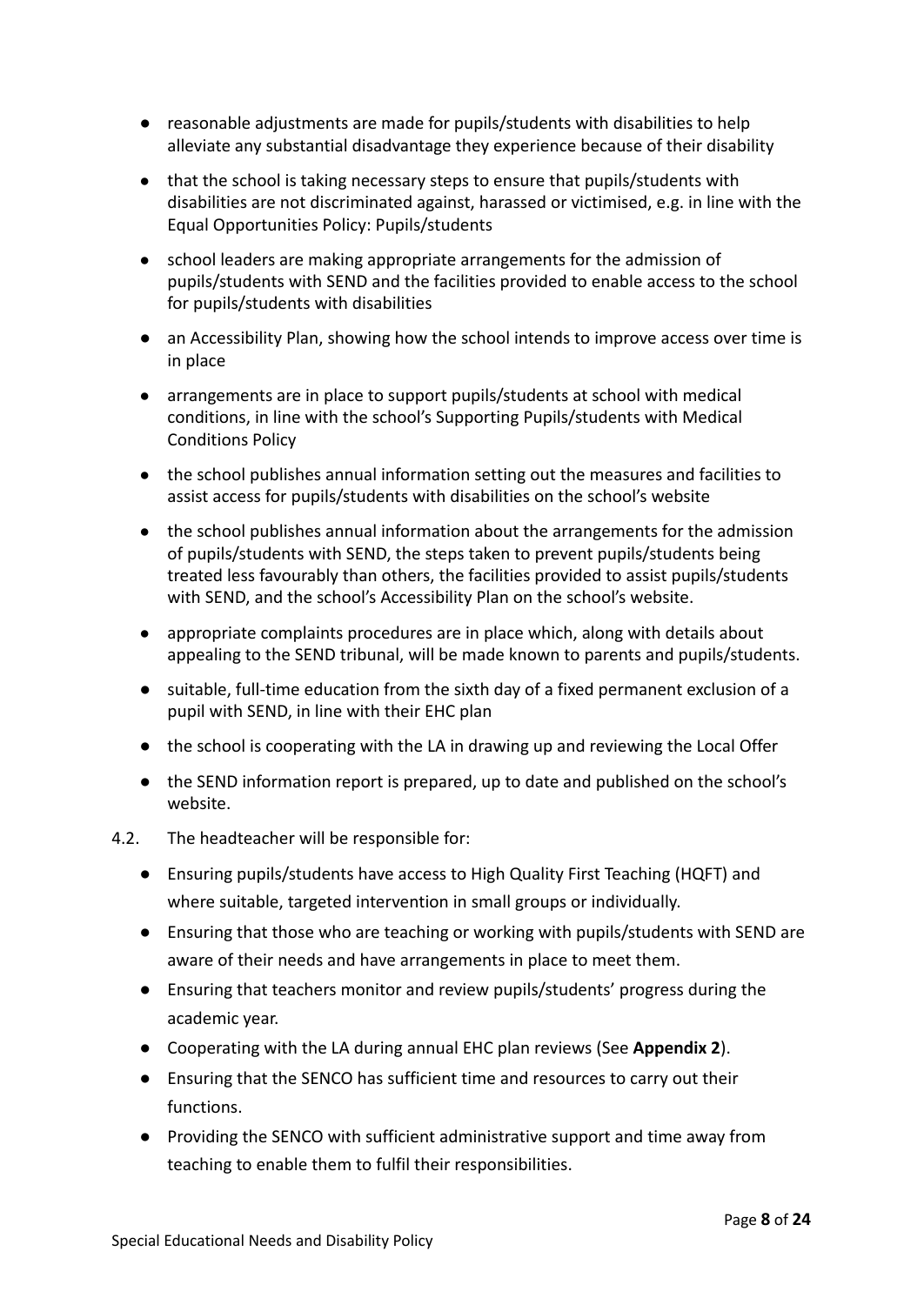- Assisting the local governing board in appointing a designated teacher for LAC, who will work closely with the SENCO to ensure that the needs of the pupils/students are fully understood by relevant school staff.
- Regularly and carefully reviewing the quality of teaching for pupils/students at risk of underachievement, as a core part of the school's performance management arrangements.
- Ensuring that teachers understand the strategies to identify and support vulnerable pupils/students.
- Ensuring teachers have an established understanding of different types of SEND.
- Ensuring that procedures and policies for the day-to-day running of the school do not directly or indirectly discriminate against pupils/students with SEND.
- Ensuring that pupils/students with SEND and their parents are actively supported in contributing to needs assessments, and developing and reviewing EHC plans.
- Establishing and maintaining a culture of high expectations and including pupils/students with SEND in all opportunities available to other pupils/students.
- Ensuring that the approach to the curriculum includes how it is made accessible for pupils/students with SEND.
- Consulting health and social care professionals, pupils/students, and parents to ensure the needs of pupils/students with medical conditions are effectively supported.
- Keeping parents and relevant teachers up-to-date with any changes or concerns involving a pupil, considering the school's Data Protection Policy.
- Identifying any patterns in the identification of SEND within the school and comparing these with national data.
- Reporting to the governing board on the impact of SEND policies and procedures, including on pupils/students' mental health and wellbeing.
- Ensuring that the SENCO is provided with training, with an emphasis on mental health, on an annual basis.
- 4.3. The SENCO will be responsible for:
	- Collaborating with the local governing board and headteacher, as part of the SLT, to determine the strategic development of the SEND policy and provision in the school.
	- Working with the relevant governors and the headteacher to ensure that the school meets its responsibilities under the Equality Act 2010, regarding reasonable adjustments and access arrangements.
	- The day-to-day operation and implementation of the SEND policy.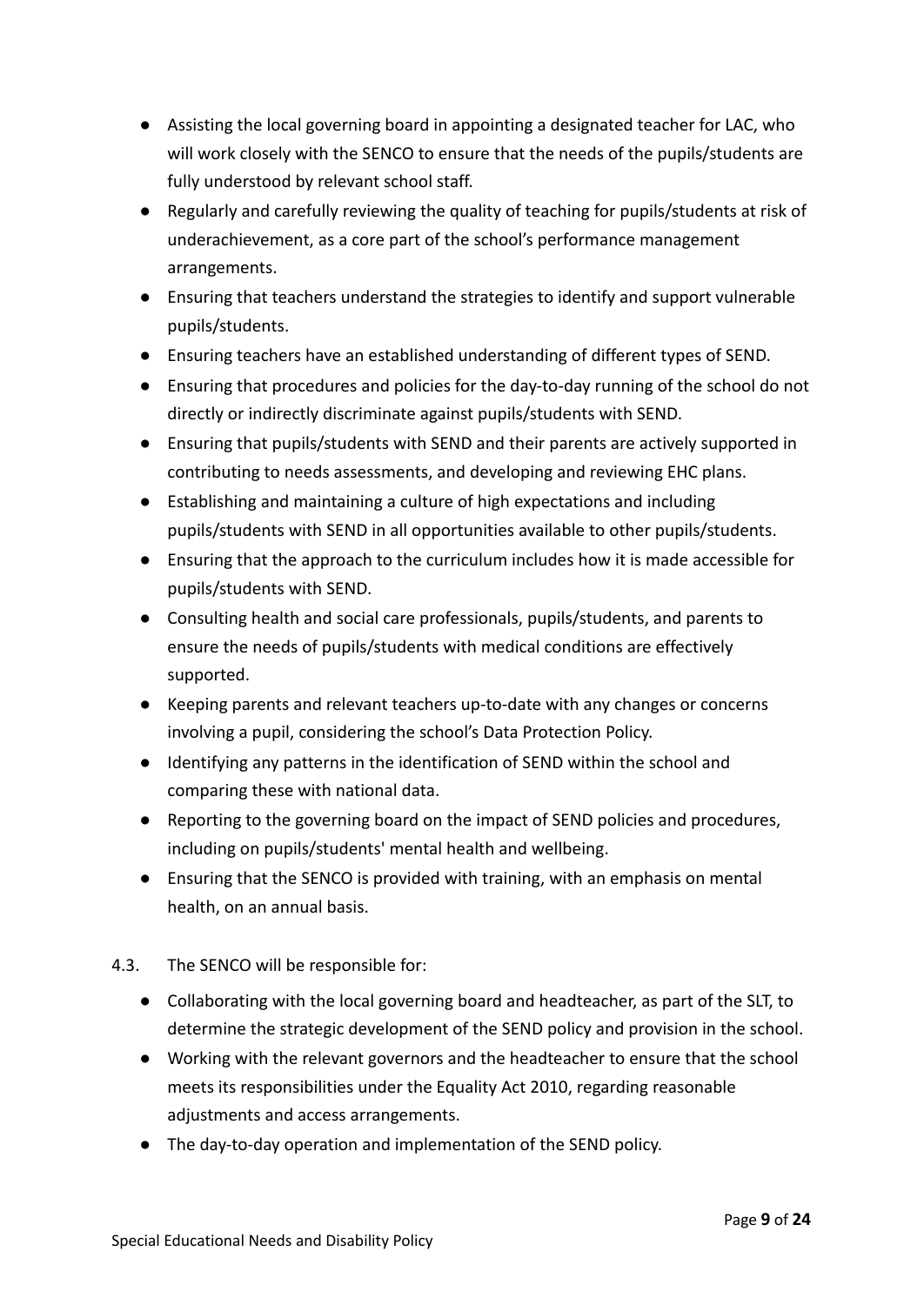- Coordinating the specific provision made to support individual pupils/students with SEND, including those with EHC plans.
- Liaising with the relevant, designated teachers where LAC have SEND.
- Advising on a graduated approach to providing SEND support.
- Advising on the deployment of the school's delegated budget and other resources to meet pupils/students' needs effectively.
- Liaising with the parents of pupils/students with SEND.
- Liaising with early years providers, other schools, educational psychologists, health and social care professionals, and independent or voluntary bodies, as required.
- Being a key point of contact for external agencies, especially the LA and LA support services.
- Liaising with the potential future providers of education to ensure that pupils/students and their parents are informed about the options, and a smooth transition is planned.
- Drawing up a one-page profile of a pupil with SEND.
- Providing professional guidance to colleagues and working closely with staff members, parents and other agencies, including SEND charities.
- Being familiar with the provision in the Local Offer and being able to work with professionals who are providing a supporting role to the family.
- Ensuring, as far as possible, that pupils/students with SEND take part in activities run by the school, together with those who do not have SEND.
- Ensuring that the school keeps the records of all pupils/students with SEND up-to-date, in line with the school's Data Protection Policy.
- Informing the parents of pupils/students with SEND, who do not have an EHC plan, that SEND provision is being made.
- In collaboration with the headteacher, identifying any patterns in the identification of SEND within the school and comparing these with national data.
- Participating in training and CPD opportunities, some of which emphasise mental health to a greater extent.
- Providing training to relevant class teachers.
- Supporting teachers in the further assessment of a pupil's particular strengths and weaknesses, and advising on effective implementation of support.
- 4.4. Teachers will be responsible for: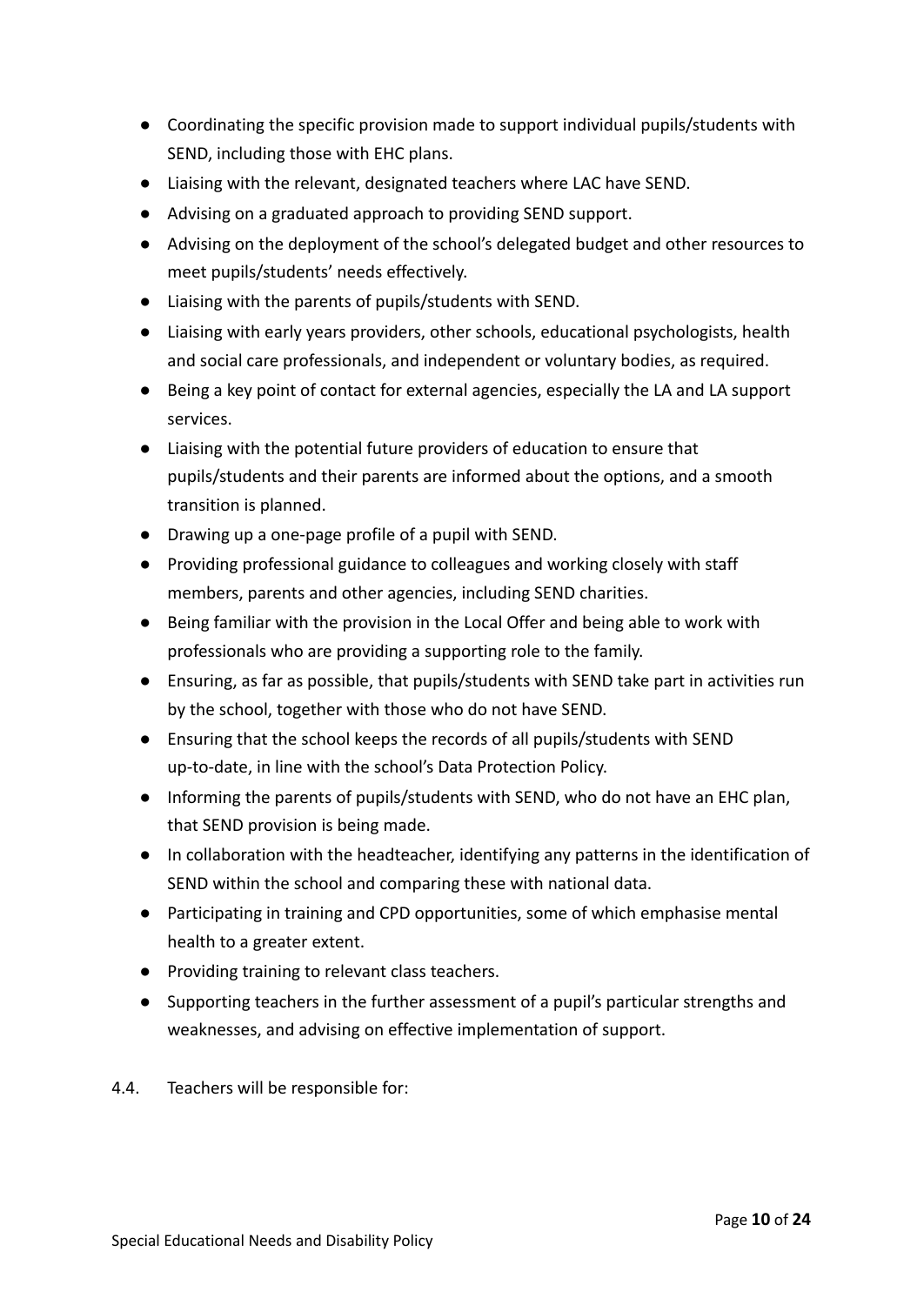- Planning and reviewing support for pupils/students with SEND on a graduated basis, in collaboration with parents, the SENCO and, where appropriate, the pupils/students themselves.
- Setting high expectations for every pupil and aiming to teach them the full curriculum, whatever their prior attainment.
- Planning lessons to address potential areas of difficulty to ensure that there are no barriers to every pupil achieving.
- Ensuring every pupil with SEND is able to study the full national curriculum.
- Being accountable for the progress and development of the pupils/students in their class.
- Being aware of the needs, outcomes sought, and support provided to any pupils/students with SEND they are working with.
- Understanding and implementing strategies to identify and support vulnerable pupils/students with the support of the SENCO.
- Keeping the relevant figures of authority up-to-date with any changes in behaviour, academic developments and causes of concern. The relevant figures of authority include the headteacher.

# **5. [EYFS] Early years pupils/students with SEND**

5.1. The school will ensure all staff who work with young children are alert to emerging difficulties and respond early.

5.2. The school will ensure staff listen and understand when parents express concerns about their child's development.

- 5.3. The school will listen to any concerns raised by children themselves.
- 5.4. The school will ensure that:
	- Children with SEND get the support that they need.
	- Children with SEND engage in the activities that the school offers alongside children who do not have SEND.
	- The SENCO is responsible for coordinating SEND provision.
	- Parents are informed when the school makes special educational provision for their child.
	- A report is prepared and sent to parents that includes the following:
		- The implementation of our SEND Policy
		- Our arrangements for the admission of children with SEND
		- The steps being taken to prevent children with SEND from being treated less favourably than others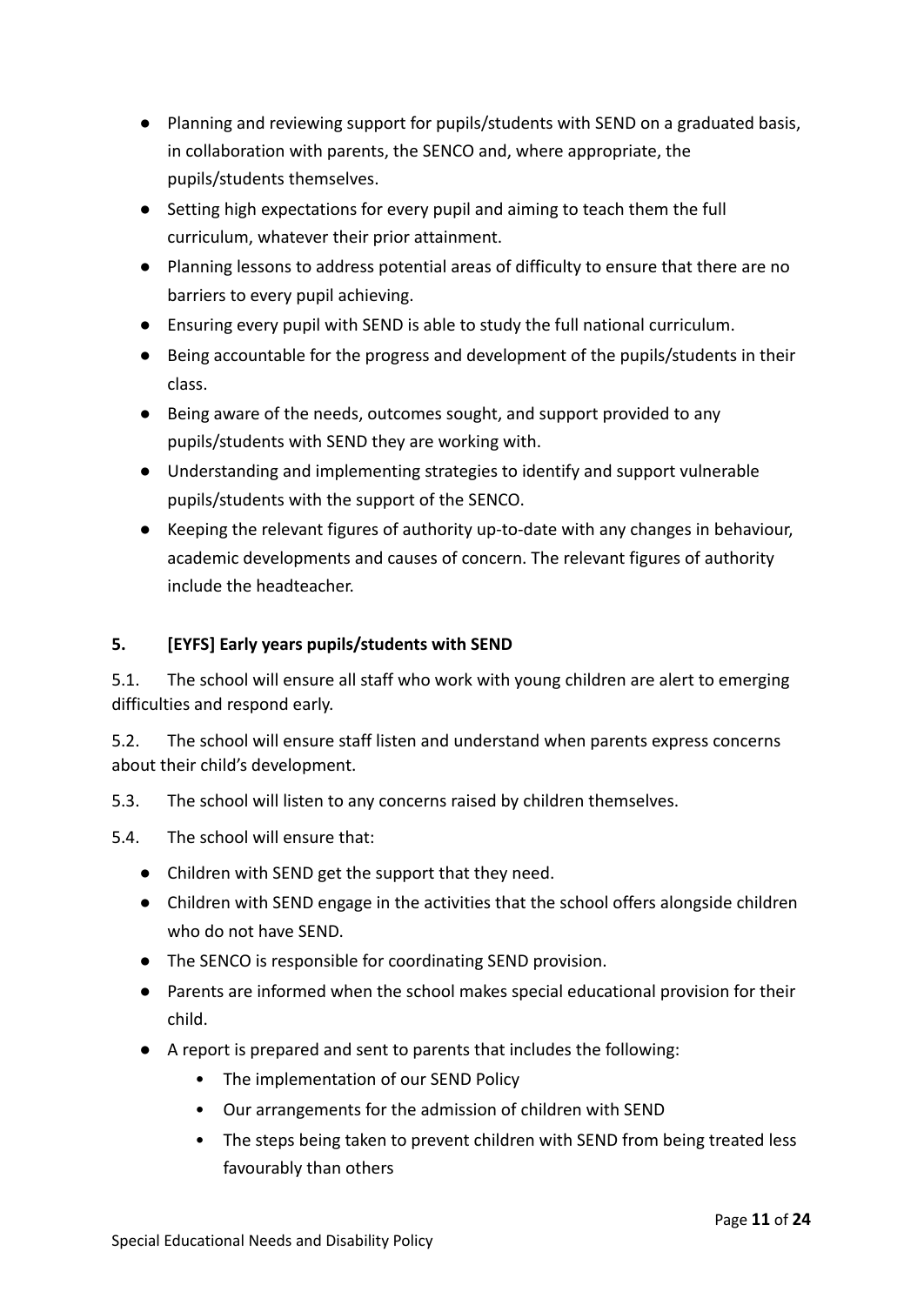- The facilities provided to enable access to the school for children with SEND
- Our Accessibility Plan, showing how we plan to improve access over time

# **6. Children with specific circumstances**

**LAC**

6.1. Pupils/students at the school who are being accommodated, or who have been taken into care, by the LA are legally defined as being 'looked after' by the LA.

6.2. The school recognises that pupils/students who are looked after are more likely to have SEND, and it is likely that a significant proportion of them will have an EHC plan.

6.3. The school has a designated member of staff for coordinating the support for LAC.

6.4. Where that role is carried out by a person other than the SENCO, designated teachers will work closely with the SENCO to ensure that the implications of a child being both looked after and having SEND are fully understood by relevant school staff.

#### **EAL**

6.5. The school will give particular care to the identification and assessment of the SEND of pupils/students whose first language is not English.

6.6. The school will consider the pupil within the context of their home, culture and community.

6.7. Where there is uncertainty about an individual pupil, the school will make full use of any local sources of advice relevant to the language group concerned, drawing on community liaison arrangements wherever they exist.

6.8. The school appreciates having EAL is not equated to having learning difficulties. At the same time, when pupils/students with EAL make slow progress, it will not be assumed that their language status is the only reason; they may have SEND.

6.9. The school will look carefully at all aspects of a pupil's performance in different subjects to establish whether the problems they have in the classroom are due to limitations in their command of English or arise from SEND.

#### **7. Admissions**

7.1. The school will ensure it meets its duties set under the 'School Admissions Code' by:

- Not refusing admission for a child that has named the school in their EHC plan.
- Considering applications from parents of children who have SEND but do not have an EHC plan.
- Not refusing admission for a child who has SEND but does not have an EHC plan because the school does not feel able to cater for those needs.
- Not refusing admission for a child who does not have an EHC plan.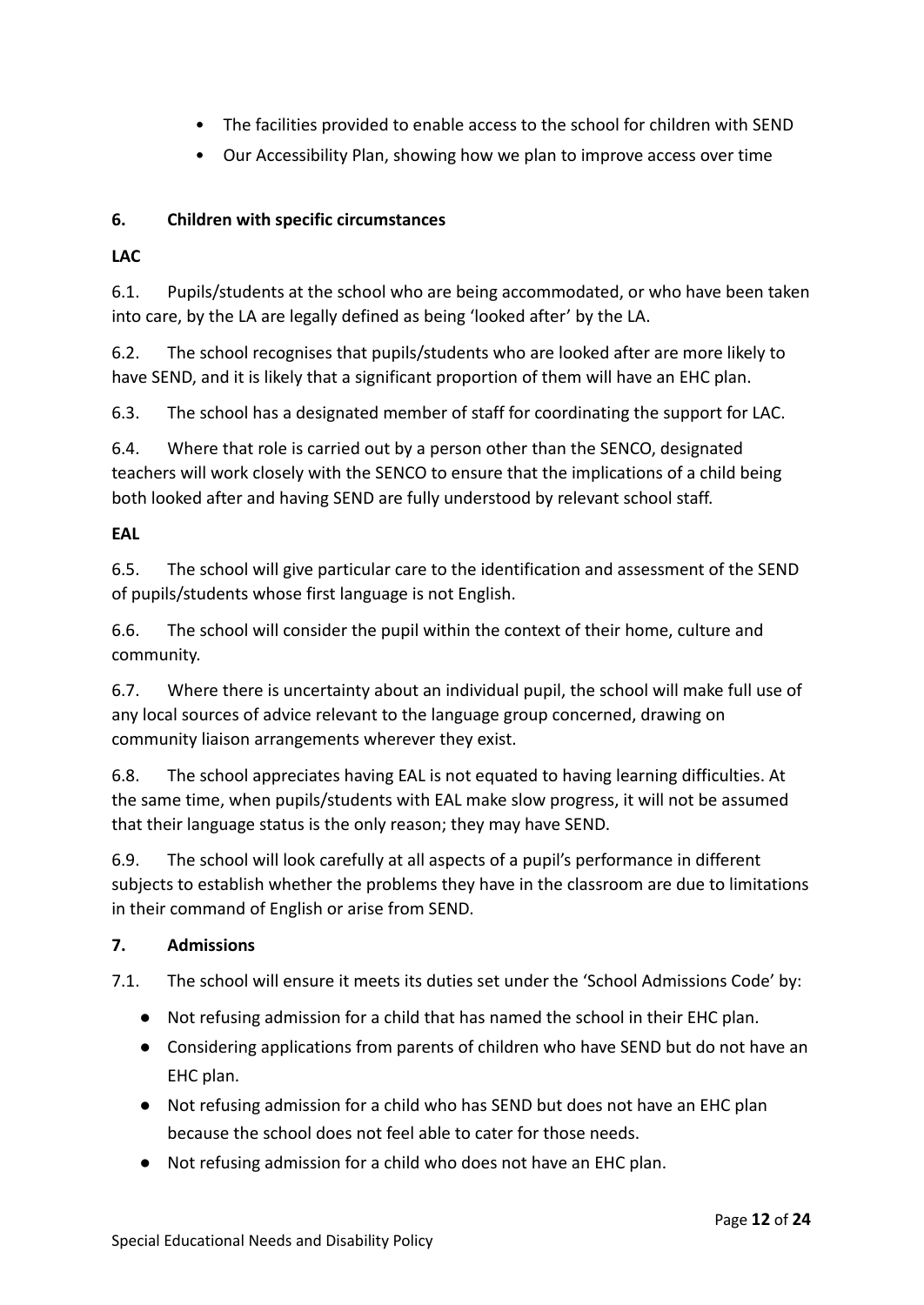● Adopting fair practices and arrangements in accordance with the 'School Admissions Code' for the admission of children without an EHC plan.

7.2. Arrangements for the fair admissions of pupils/students with SEND are outlined in the Admissions Policy and will be published on the school website.

# **8. Involving pupils/students and parents in decision-making**

8.1. Parents of pupils/students with SEND will be encouraged to share their knowledge of their child; the headteacher and SENCO will aim to give them the confidence that their views and contributions are valued and will be acted upon.

8.2. Parents will always be formally notified when the school provides their child with SEND support.

8.3. Decisions on whether the school will commission added provisions will be discussed thoroughly with the LA, parents and, when appropriate, the pupil involved.

8.4. Decisions about education will not unnecessarily disrupt a pupil's education or any health treatment underway.

8.5. The planning that the school implements will help parents and pupils/students with SEND express their needs, wishes and goals, and will:

- Focus on the pupil as an individual, not allowing their SEND to become a label.
- Be easy for pupils/students and their parents to understand by using clear, ordinary language and images, rather than professional jargon.
- Highlight the pupil's strengths and capabilities.
- Enable the pupil, and those who know them best, to say what they have done, what they are interested in and what outcomes they are seeking in the future.
- Tailor support to the needs of the individual.
- Organise assessments to minimise demands on parents.
- Bring together relevant professionals to discuss and agree together the overall approach.

8.6. The class teacher, supported by the SENCO, will meet with pupils/students and their parents three times per academic year to set clear outcomes, review progress, discuss activities and support, and identify parental responsibilities.

#### **9. Joint commissioning, planning and delivery**

9.1. The school is committed to ensuring that pupils/students with SEND can achieve their ambitions and the best possible educational outcomes, as well as other opportunities, such as securing employment and living as independently as possible.

9.2. The school will work closely with local education, health and social care services to ensure pupils/students get the right support.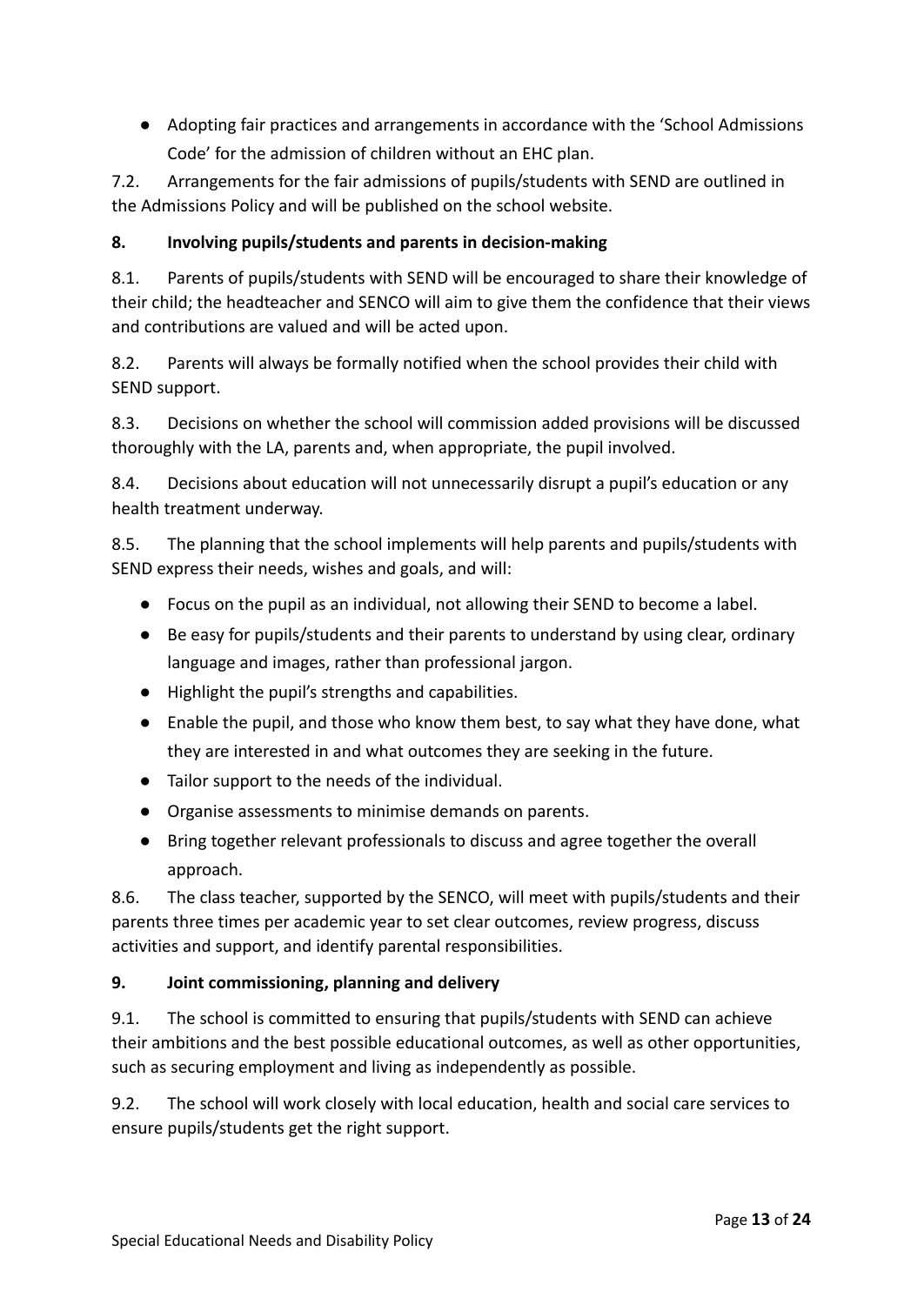9.3. The school will assist the LA in carrying out their statutory duties under the Children and Families Act 2014, by ensuring that services work together where this promotes children and young people's wellbeing or improves the quality of special educational provision (Section 25 of the Children and Families Act 2014).

9.4. The school will draw on the wide range of local data sets about the likely educational needs of pupils/students with SEND to forecast future needs, including:

- Population and demographic data.
- Prevalence data for different kinds of SEND among children and young people at the national level.
- Numbers of local children with EHC plans and their main needs.
- The numbers and types of settings locally that work with or educate pupils/students with SEND.
- An analysis of local challenges or sources of health inequalities.
- 9.5. The school's Data Protection Policy will be adhered to at all times.

9.6. The school will plan, deliver and monitor services against how well outcomes have been met, including, but not limited to:

- Improved educational progress and outcomes for pupils/students with SEND.
- Increasing the identification of pupils/students with SEND prior to school entry.

9.7. Where pupils/students with SEND also have a medical condition, their provision will be planned and delivered in coordination with the EHC plan.

9.8. SEND support will be adapted and/or replaced depending on its effectiveness in achieving the agreed outcomes.

#### **10. Funding**

10.1. The school will allocate the appropriate amount of core per-pupil funding and notional SEND budget outlined in the Local Offer for the SEND provision of its pupils/students.

10.2. Personal budgets are allocated from the LA's high needs funding block; the school will continue to make SEND provision from its own budgets, even if a pupil has an EHC plan.

#### **11. Local Offer**

11.1. The school's governing board will collaborate with and support the LA in developing and reviewing the **Local Offer**, where necessary and appropriate, to ensure that it is:

- Collaborative: Where appropriate, the school will work with LAs, parents and pupils/students in developing and reviewing the Local Offer. The school will also cooperate with those providing services.
- Accessible: The school will collaborate with the LA during development and review to ensure that the LA's Local Offer is easy to understand, factual and jargon-free; is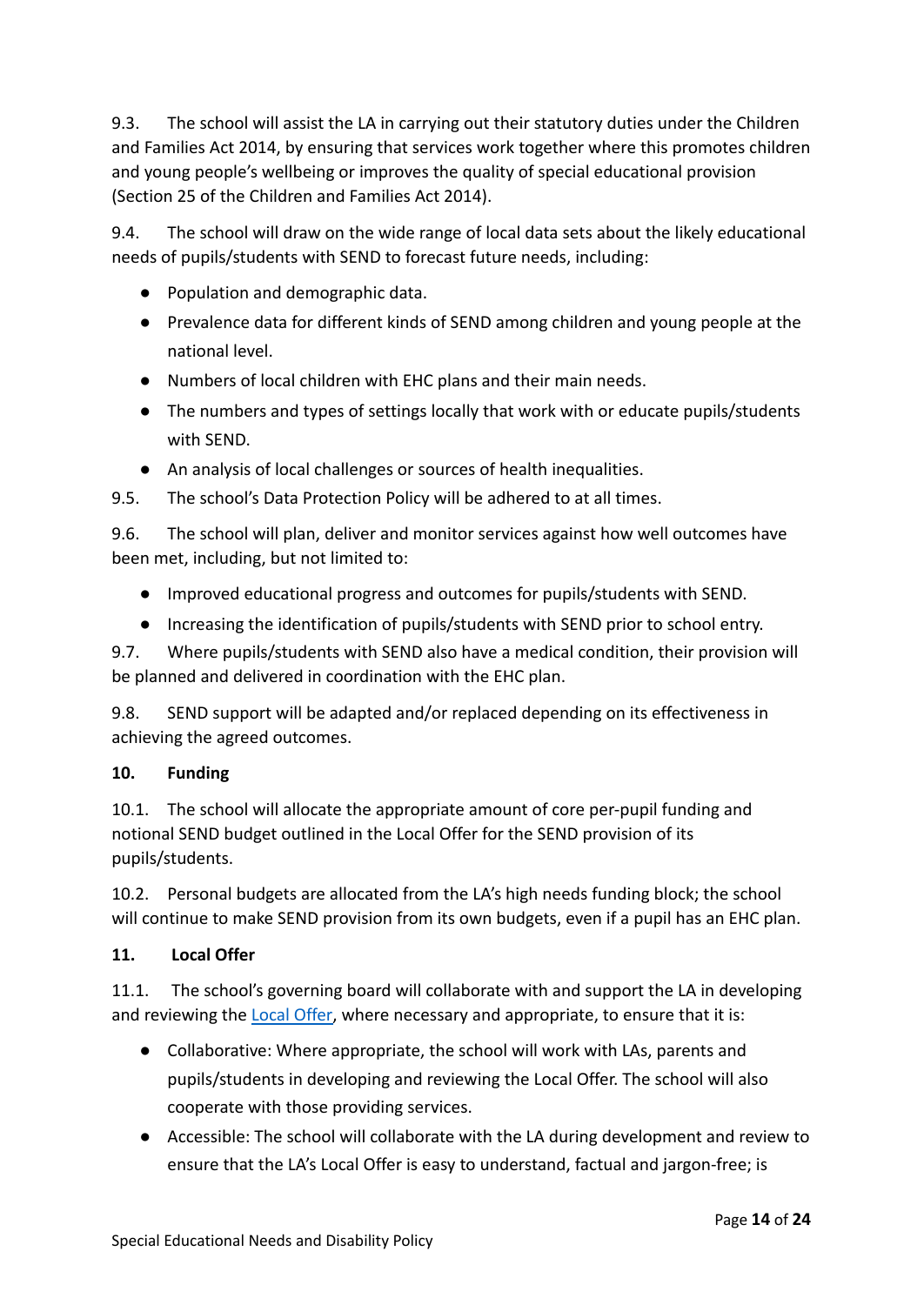structured in a way that relates to pupils/students' and parents' needs, e.g. by broad age group or type of special educational provision; and is well signposted and publicised.

- Comprehensive: The school will help to ensure that parents and pupils/students understand what support can be expected to be available across education, health and social care from age 0 to 25 and how to access it. The school will assist the LA in ensuring that the Local Offer includes eligibility criteria for services, where relevant, and makes it clear where to go for information, advice and support, as well as how to make complaints about provision or appeal against decisions.
- Up-to-date: The school will work with the LA to review the Local Offer to ensure that, when parents and pupils/students access the Local Offer, the information is up-to-date.

11.2. The school will provide the LA with information about their existing SEND provision and capabilities to support pupils/students with SEND to aid in the drafting of the Local Offer, where required.

## **12. Graduated approach**

12.1. Once a pupil with SEND has been identified, the school will employ a graduated approach to meet the pupil's needs by:

- Establishing a clear assessment of the pupil's needs.
- Planning, with the pupil's parents, the interventions and support to be put in place, as well as the expected impact on progress, development and behaviour, along with a clear date for review.
- Implementing the interventions, with the support of the SENCO.
- Reviewing the effectiveness of the interventions and making any necessary revisions.

# **13. Assessment**

13.1. The school will, in consultation with the pupil's parents, request a statutory assessment of SEND where the pupil's needs cannot be met through the resources normally available within the school.

13.2. Consideration of whether SEND provision is required, and thus an EHC plan, will start with the desired outcomes and the views of the parents and pupil.

13.3. The school will meet its duty to respond to any request for information relating to a statutory assessment within six weeks of receipt.

13.4. The school will gather advice from relevant professionals about the pupil concerned, including their education, health and care needs, desired outcomes and any special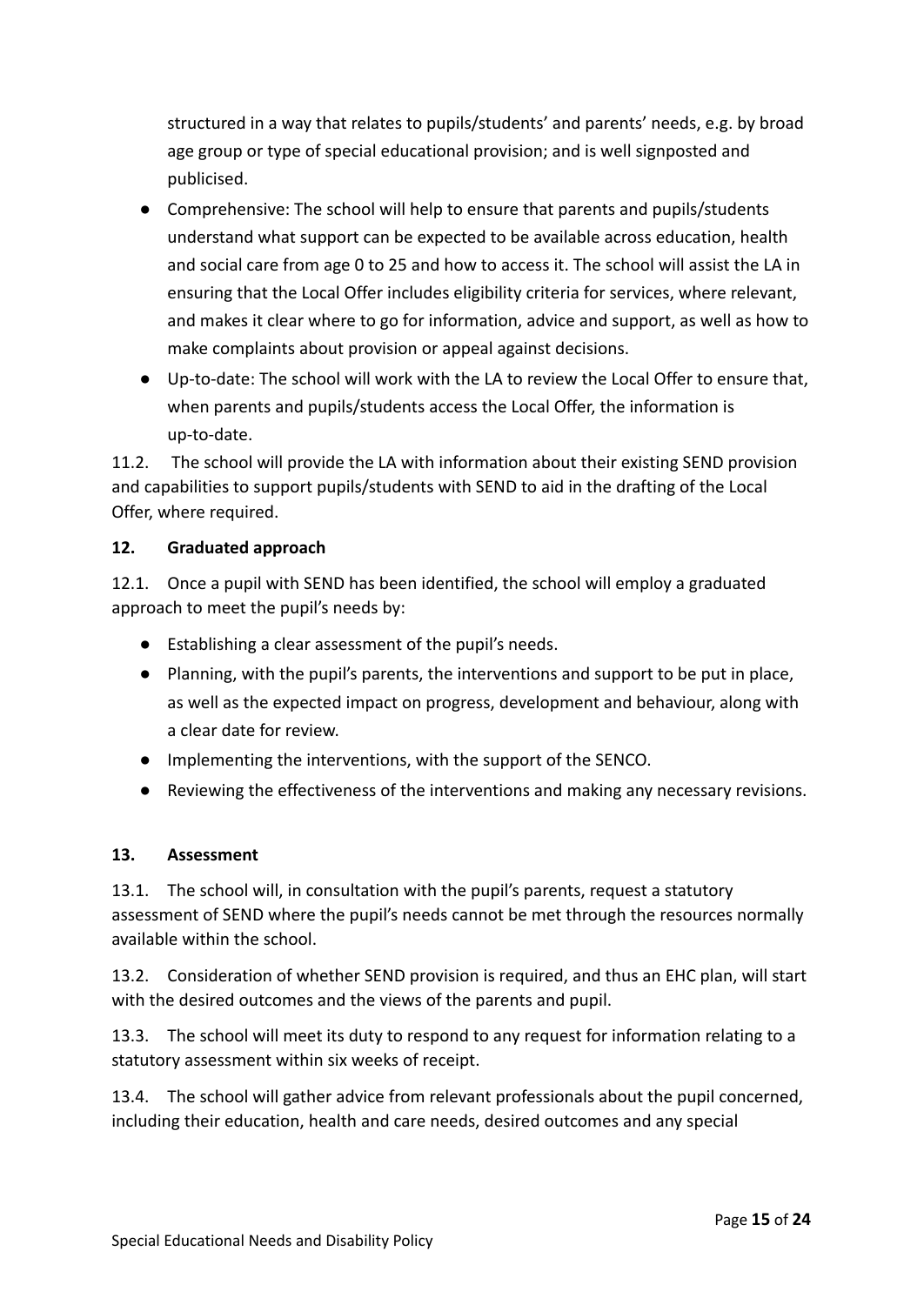education, health and care provision that may be required to meet their identified needs and achieve desired outcomes.

13.5. In tracking the learning and development of pupils/students with SEND, the school will:

- Base decisions on the insights of the pupil and their parents.
- Set pupils/students challenging targets.
- Track pupils/students' progress towards these goals.
- Review additional or different provisions made for them.
- Promote positive personal and social development outcomes.
- Base approaches on the best possible evidence and ensure that they are having the required impact on progress.

13.6. Detailed assessments will identify the full range of the individual's needs, not just the primary need and include [the 2021/2022 statutory arrangements](https://assets.publishing.service.gov.uk/government/uploads/system/uploads/attachment_data/file/903458/Engagement_Model_Guidance_2020.pdf) for assessment in conjunction with existing school arrangements.

13.7. Where possible, pupils/students' needs will be defined under the 'Special educational needs and disability code of practice: 0 to 25 years' broad areas of need:

- Communication and interaction
- Cognition and learning
- Social, emotional and mental health difficulties
- Sensory and/or physical needs

13.8. Where a pupil continually makes little or no progress, or is working substantially below expected levels, the school will consult with parents before involving specialists.

#### **14. Training**

14.1. Relevant staff members will keep up-to-date with any necessary training, which will be provided by the SENCO, as well as external agencies, where appropriate.

14.2. Training will cover both the mental and physical needs of pupils/students with SEND.

14.3. The training offered will be delivered to ensure equality, diversity, understanding and tolerance.

14.4. Mental health will be a key consideration for all training that the SENCO participates in, along with any training that staff are given.

14.5. During staff induction, all staff will receive SEND training.

14.6. Training will cover the following:

- Identifying SEND in pupils/students
- Liaising with the school's SENCO
- Implementing support measures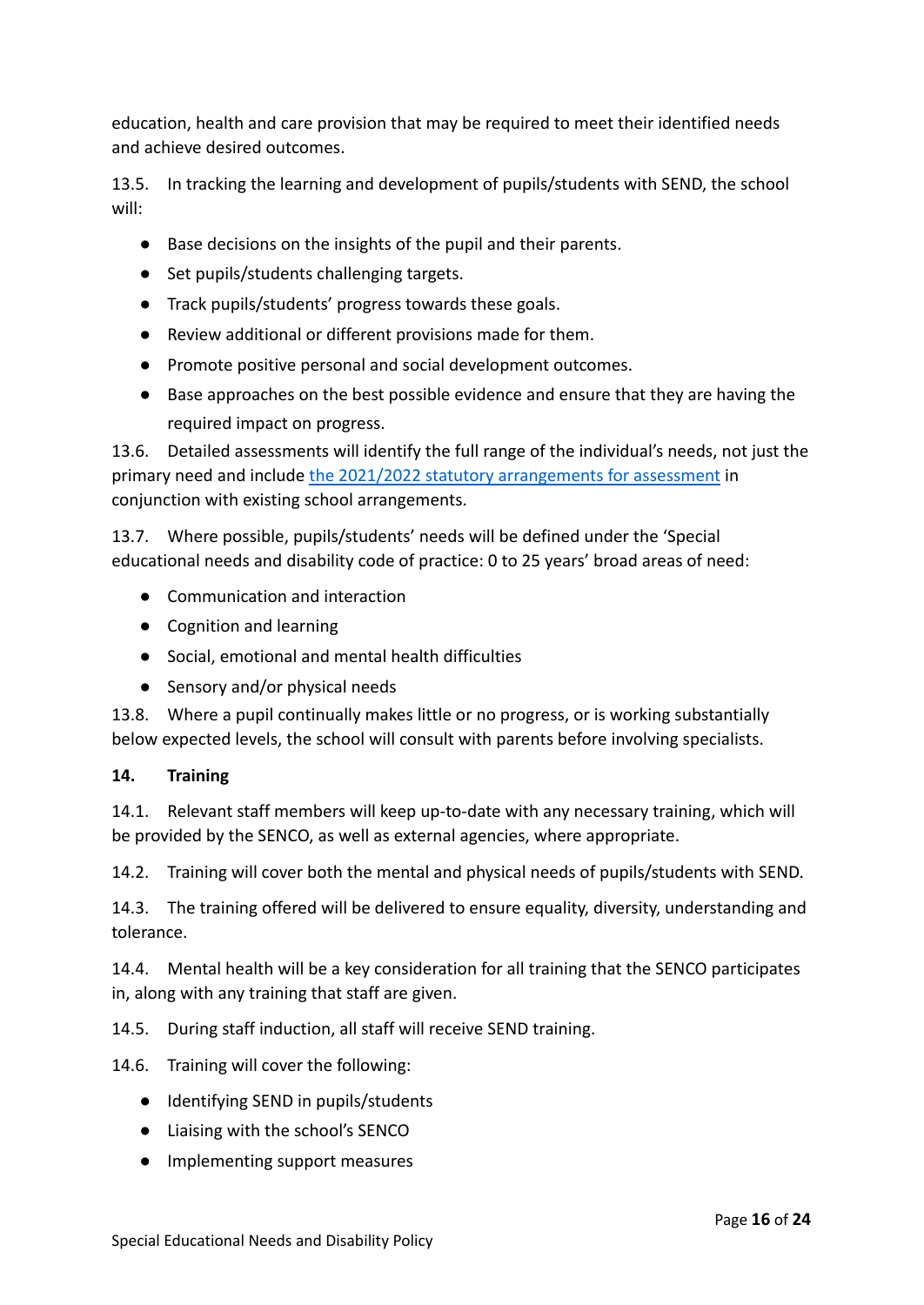- Monitoring the success of those support measures
- De-escalation techniques
- Restraining techniques (for specific staff members)
- How to develop peaceful learning environments
- How to develop lessons so they are engaging for pupils/students with varying forms of SEND
- Reasonable adjustments
- How to help with emotional development

#### **15. Promoting mental health and wellbeing**

15.1. The school will implement a Social, Emotional and Mental Health (SEMH) Policy.

15.2. The school will ensure that there is a focus on promoting pupils/students' resilience, confidence and ability to learn in subjects across the curriculum.

15.3. Positive classroom management and working in small groups will be implemented to promote positive behaviour, social development and high self-esteem.

15.4. Specialist services will be available where a pupil requires such services.

15.5. Where appropriate, the school will support parents in the management and development of their child.

15.6. Peer mentoring will be used to encourage and support pupils/students suffering with SEMH difficulties. Mentors will act as a confidant with the aim of easing the worries of their mentee.

15.7. When in-school intervention is not appropriate, referrals and commissioning will be used instead. The school will continue to support the pupil as best it can.

15.8. For pupils/students with more complex problems, additional in-school support will include:

- Supporting the pupil's teacher, to help them manage the pupil's behaviour.
- Additional educational one-to-one support for the pupil.
- One-to-one therapeutic work with the pupil, delivered by mental health specialists/alternative provision – where appropriate.
- An IHP. All schools must comply with the statutory duty of caring for pupils/students with medical needs.
- Providing professional mental health recommendations, e.g. regarding medication.
- Family support and/or therapy, upon the recommendation of mental health professionals.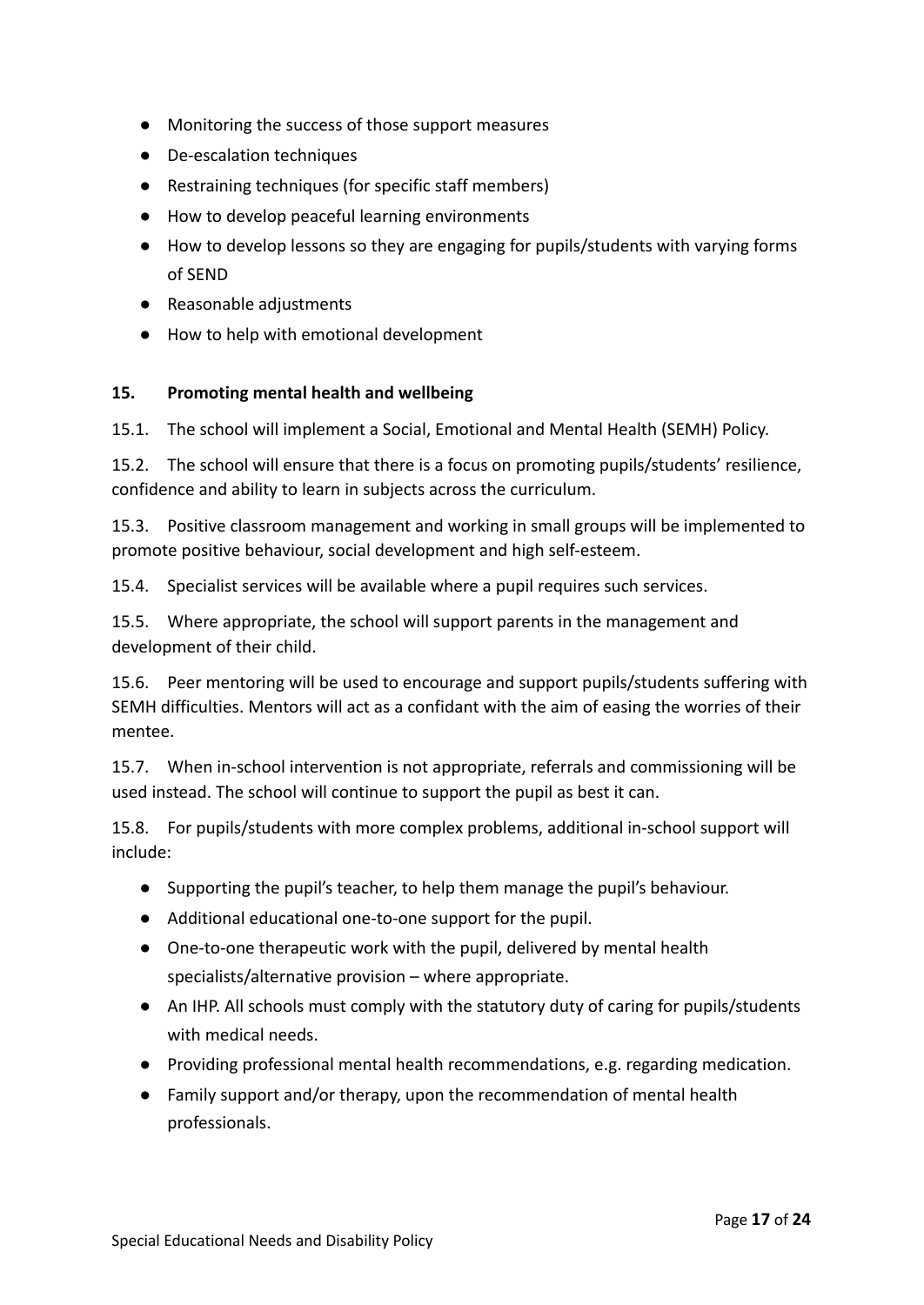15.9. The school will consider whether disruptive behaviour is a manifestation of SEMH needs.

15.10. The school will focus on work that helps to build self-esteem and self-discipline with the aim of addressing disruptive behaviour.

## **16. EHC plans**

16.1. The school will fully cooperate with the LA when research about the pupil is being conducted.

16.2. The school will provide the LA with any information or evidence needed.

16.3. All relevant teachers will be involved in contributing information to the LA.

16.4. Where the LA provides a pupil with an EHC plan, the school will involve the parents and the pupil in discussions surrounding how the school can best implement the plan's provisions to help the pupil thrive in their education, and will discern the expected impact of the provision on the pupil's progress.

16.5. The school will meet its duty to provide views on a draft EHC plan within 15 days.

16.6. If the decision is taken not to issue an EHC plan, the school will consider and implement the recommendations of feedback from the LA regarding how the pupil's outcomes can be met through the school's existing provision.

16.7. If the LA decides not to issue an EHC plan, the parents of the pupil, or the pupil themselves, will be informed within a maximum of 16 weeks from the initial request of an EHC assessment.

16.8. The school will admit any pupil that names the school in an EHC plan or EHC needs assessment process.

16.9. The school will ensure that all those teaching or working with a pupil named in an EHC plan are aware of the pupil's needs and that arrangements are in place to meet them.

16.10. All reasonable provisions will be taken by the school to provide a high standard of education.

16.11. Staff will be briefed about any potential problems and a procedure will be put into place to deal with certain situations.

16.12. The school will specify short-term targets sought for a pupil in terms of specific, measurable, achievable, realistic and time-bound (SMART) outcomes.

16.13. The school will review each pupil's EHC plan to ensure that it includes the statutory sections outlined in the 'Special educational needs and disability code of practice: 0 to 25 years', labelled separately from one another.

16.14. If a pupil's needs significantly change, the school will request a re-assessment of an EHC plan at least six months after an initial assessment. Thereafter, the governing board or headteacher will request the LA to conduct a re-assessment of a pupil whenever they feel it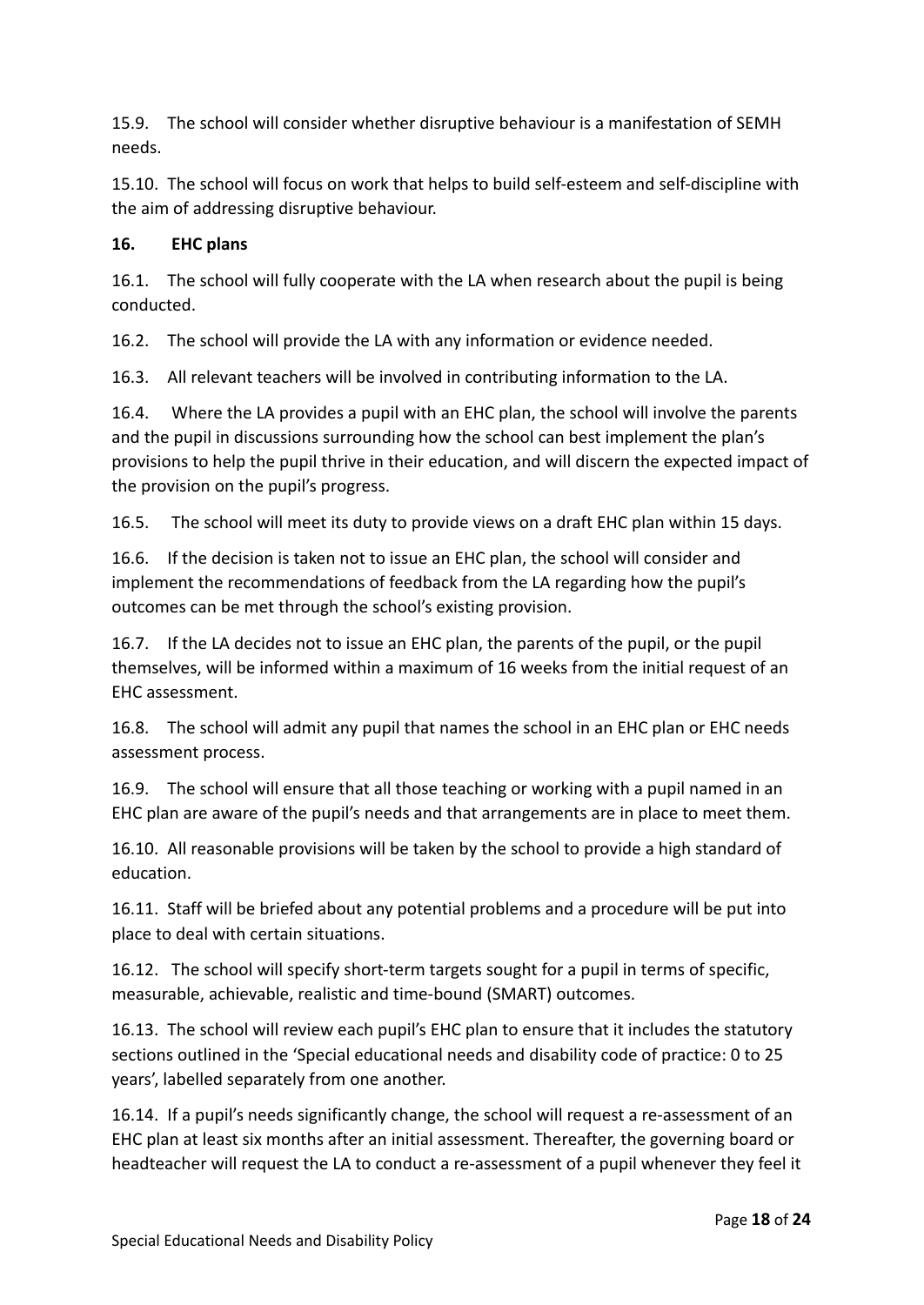is necessary. Following the re-assessment, a final EHC plan will be issued within 14 weeks from the request being made.

16.15. The school will ensure that any EHC plan information is kept confidential and disclosed on a need-to-know basis.

16.16. Information regarding a pupil's EHC plan will only be shared with other educational settings if the pupil is transferring there, for the setting to develop an individual learning plan.

16.17. The school will take steps to ensure that pupils/students and parents are actively supported in developing and reviewing EHC plans.

16.18. Where necessary, the school will provide support from an advocate to ensure the pupil's views are heard and acknowledged.

16.19. The school will ensure that parents are consistently kept involved throughout the implementation of an EHC plan.

16.20. The school will ensure that the whole process of an EHC needs assessment and development takes no longer than 20 weeks from when the initial request was received.

#### **17. Reviewing the EHC plan**

17.1. The school will:

- Cooperate with the relevant individuals to ensure an annual review meeting takes place, including convening the meeting on behalf of the LA if requested.
- Ensure that the appropriate people are given at least two weeks' notice of the date of the meeting.
- Contribute any relevant information and recommendations about the EHC plan to the LA, keeping parents involved at all times.
- Ensure that sufficient arrangements are put in place at the school to host the annual review meeting.
- Cooperate with the LA during annual reviews.
- Lead the review of the EHC plan in order to create the greatest confidence amongst pupils/students and their parents.
- Seek advice and information about the pupil prior to the annual review meeting from all parties invited, and send any information gathered to all those invited, at least two weeks in advance of the meeting.
- Prepare and send a report of the meeting to everyone invited within four weeks of the meeting, which sets out any recommendations and amendments to the EHC plan.
- Provide the LA and parents with any evidence to support the proposed changes and giving those involved at least 15 days to comment and make representations.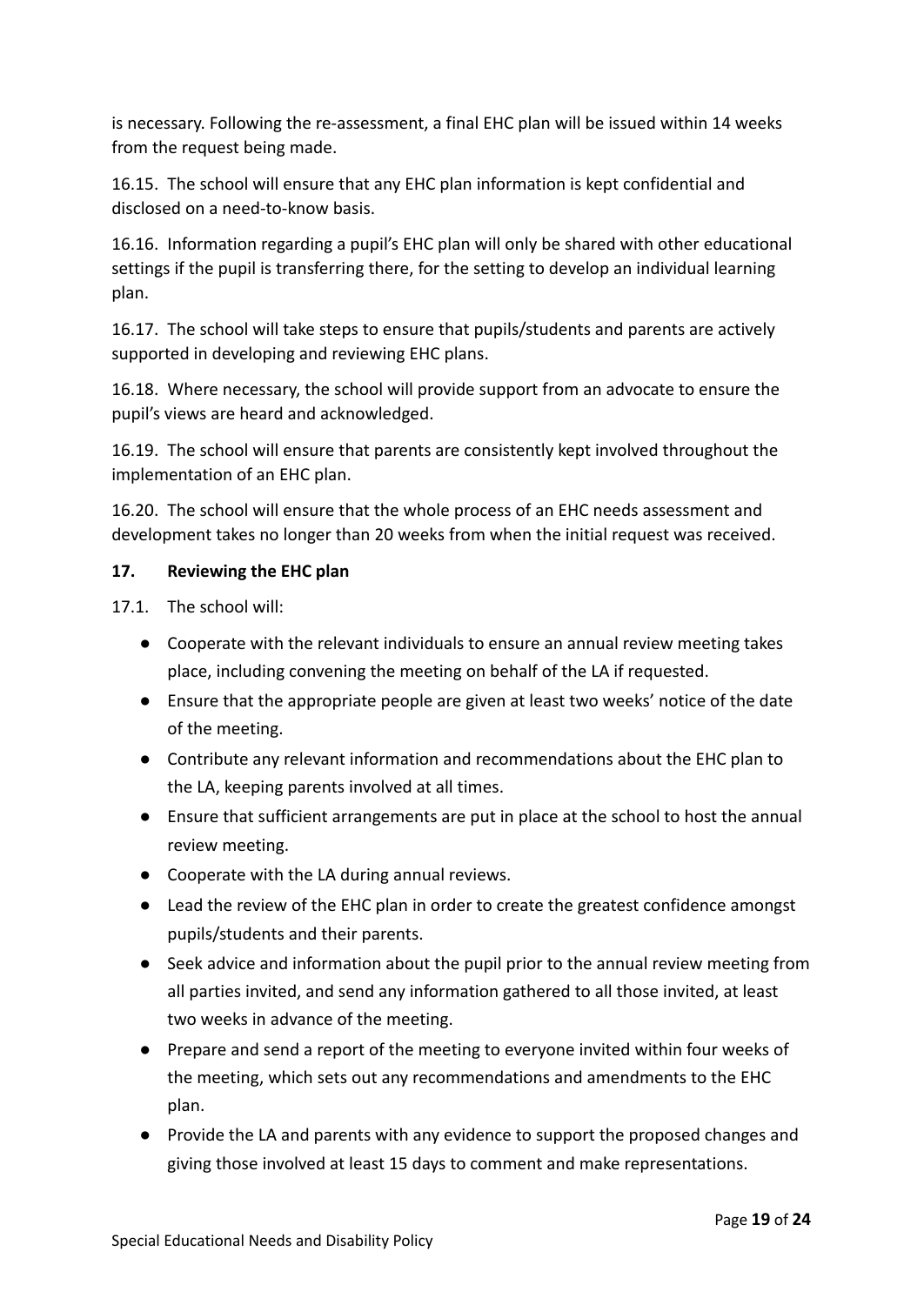● Clarify to the parents and pupil that they have the right to appeal the decisions made in regard to the EHC plan.

#### **18. Safeguarding**

18.1. The school recognises that evidence shows children with SEND are at a greater risk of abuse and maltreatment and will ensure that staff are aware that pupils/students with SEND:

- Have the potential to be disproportionately impacted by behaviours such as bullying.
- May face additional risks online, e.g. from online bullying, grooming and radicalisation.
- Are at greater risk of abuse, including, but not limited to, neglect and sexual violence or harassment.

18.2. The school recognises that there are additional barriers to recognising abuse and neglect in this group of pupils/students. These barriers include, though are not limited to, any communication difficulties the pupil may experience, and the common assumption that indicators of possible abuse are related to the pupil's complex needs or disability without further exploration, e.g. peer group isolation, injury, and changes to behaviour and mood.

18.3. The Trust will ensure that the Safeguarding and Child Protection Policy reflects the fact that these additional barriers can exist when identifying abuse.

18.4. Care will be taken by all staff, particularly those who work closely with pupils/students with SEND, to notice any changes behaviour or mood, or any injuries, and these indicators will be investigated by the DSL in collaboration with the SENCO.

#### **19. Transferring between different phases of education**

19.1. EHC plans will be reviewed and amended in sufficient time prior to a pupil moving between key phases of education, to allow for planning for and, where necessary, commissioning of support and provision at the new phase.

19.2. The review and amendments will be completed by 15 February in the calendar year of the transfer at the latest for transfers into or between schools.

19.3. The key transfers are as follows:

- Early years provider to school
- Infant school to junior school
- Primary school to middle school
- Primary school to secondary school
- Middle school to secondary school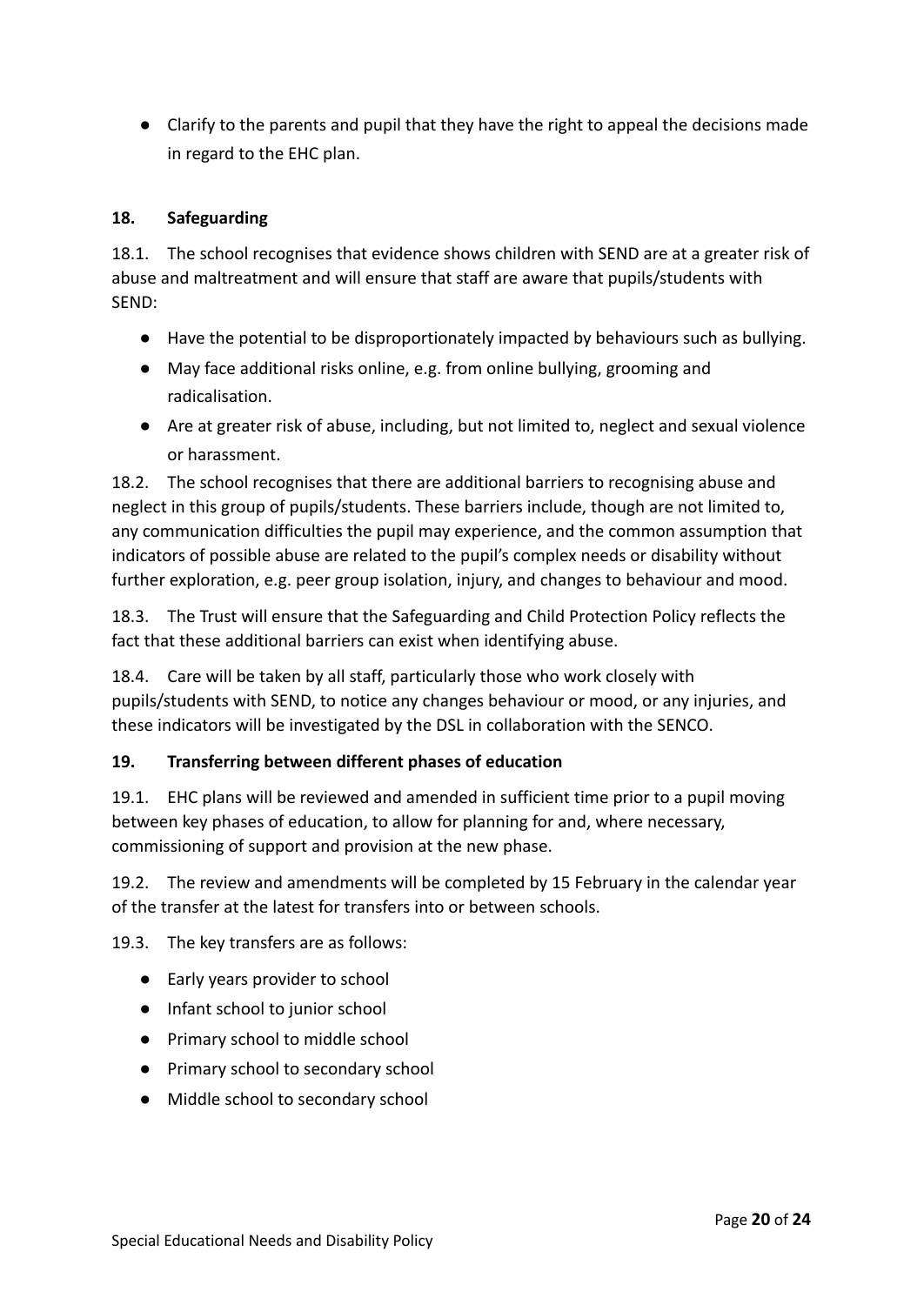19.4. For pupils/students moving from secondary school to a post-16 setting or apprenticeship, the review and any amendments to the EHC plan, including specifying the post-16 provision and naming the setting, must be completed by the 31 March in the calendar year of the transfer.

#### **20. SEND tribunal**

20.1. All disagreements about an EHC plan will be attempted to be resolved as quickly as possible, without the pupil's education suffering.

20.2. In all cases, the Trusts written Complaints Procedures Policy will be followed, allowing for a complaint to be considered informally at first.

20.3. Following a parent's serious complaint or disagreement about the SEND provisions being supplied to a pupil, the school will contact the LA immediately to seek disagreement resolution advice, regardless of whether an EHC plan is in place.

- Where necessary, the headteacher will make the relevant parties aware of the disagreement resolution service.
- Parents are made aware that Ofsted can consider complaints relating to whole school SEND early years provision, if the problem has not been resolved informally.

20.4. The school will meet any request to attend a SEND tribunal and explain any departure from its duties and obligations under the '[Special educational needs and disability](https://www.gov.uk/government/publications/send-code-of-practice-0-to-25) [code of practice: 0 to 25 years'.](https://www.gov.uk/government/publications/send-code-of-practice-0-to-25)

20.5. Following the use of informal resolutions, the case will be heard in front of three people, one of whom must be independent of the management and running of the school.

20.6. If disagreements are not resolved at a local level, the case will be referred to the DfE.

20.7. The school will fully cooperate with the LA by providing any evidence or information that is relevant.

20.8. All staff involved in the care of the pupil will cooperate with parents to provide the pupil with the highest standard of support and education.

# **21. Supporting successful preparation for adulthood**

21.1. The school will ensure that pupils/students are supported to make a smooth transition to whatever they will be doing next, e.g. moving on to higher education.

21.2. Harleston Primary Academy will engage with secondary schools, as necessary, to help plan for any transitions.

Archbishop Sancroft High School will engage with FE providers, as necessary, to help plan for any transitions.

21.3. The school will transfer all relevant information about pupils/students to any educational setting that they are transferring to.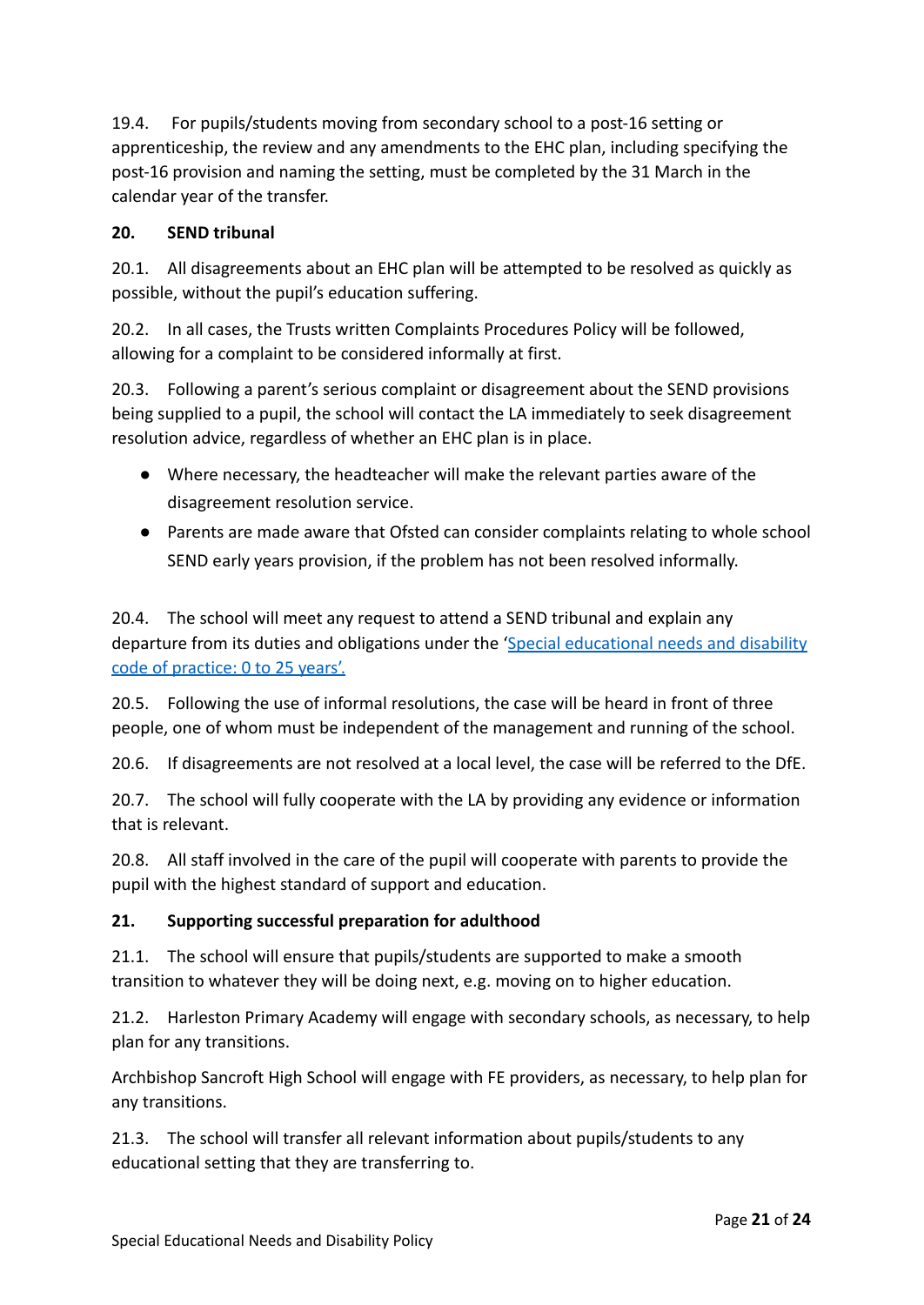21.4. If a pupil has been excluded (following guidance from the Local Authority exclusion process), the school has a duty to arrange suitable, full-time education from the sixth day of a fixed period exclusion and to provide full details of any SEND provisions necessary, in accordance with the school's Exclusion Policy.

21.5. If it is in the best interest of the pupil, the school may commission alternative provision, in line with any EHC plans in place, for pupils/students who face barriers to participate in mainstream education.

21.6. The school will take an active role in preparing pupils/students with SEND for their transition into adult life, preparing them to achieve their ambitions in terms of HE, FE or employment, taking responsibility for their health, where they will live, their relationships, their finances, social integration and independence.

21.7. The school will ensure that it meets its duty to secure independent, impartial careers guidance for pupils/students in Years 8-13, including:

- Discussing preparation for adulthood in planning meetings with pupils/students and parents from Year 8.
- Helping pupils/students and their parents prepare for the change in legal status once a pupil is above compulsory school age.
- Ensuring that careers advice and information provides high aspirations and a wide range of options for pupils/students with SEND.
- Helping pupils/students and parents understand and explore how the support they will receive in school will change as they move into different settings, and what support they are likely to need to achieve their ambitions.
- Securing access to independent, face-to-face support for pupils/students with SEND to make successful transitions.

21.8. The school's Careers Policy will include details on how the school will work with pupils/students with SEND to ensure they are prepared for the workplace.

# **22. Data and record keeping**

22.1. The school's records will:

- Include details of SEND, outcomes, action, agreed support, teaching strategies and the involvement of specialists, as part of its standard management information system to monitor the progress, behaviour and development of all pupils/students.
- Maintain an accurate and up-to-date register of the provision made for pupils/students with SEND.
- Show all the provisions the school makes which is different or additional to that offered through the school curriculum on a provision map.

22.2. The school keeps data on the levels and types of need within the school and makes this available to the LA.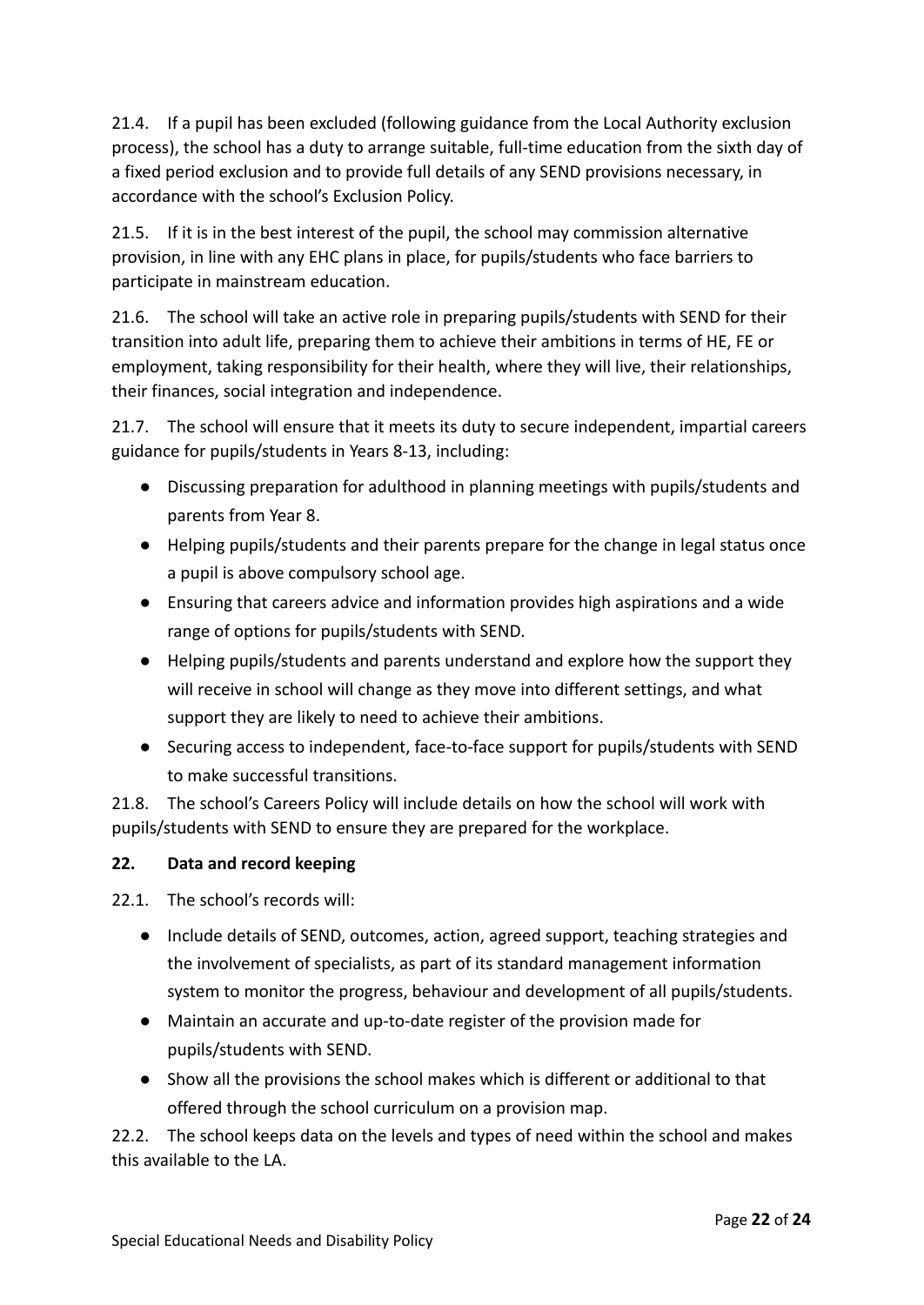22.3. The SEND information report will be prepared by the local governing board, and will be published on the school website; it will include all the information outlined in paragraphs 6.79 and 6.83 of the 'Special educational needs and disabilities code of practice: 0 to 25 years'. It will also follow the LA best practice guidelines January 2021 **see Appendix 1**

22.4. All information will be kept in accordance with the Trust Data Retention Policy and Data Protection Policy.

#### **23. Confidentiality**

23.1. The school will not disclose any EHC plan without the consent of the pupil's parents, except for disclosure:

- To a SEND tribunal when parents appeal, and to the Secretary of State under the Education Act 1996.
- On the order of any court for any criminal proceedings.
- For the purposes of investigations of maladministration under the Local Government Act 1974.
- To enable any authority to perform duties arising from the Disabled Persons (Services, Consultation and Representation) Act 1986, or from the Children Act 1989 relating to safeguarding and promoting the welfare of children.
- To Ofsted inspection teams as part of their inspections of schools and LAs.
- To any person in connection with the pupil's application for students with disabilities allowance in advance of taking up a place in HE.
- To the headteacher (or equivalent position) of the setting at which the pupil is intending to start their next phase of education.
- 23.2. The school will adhere to the Pupil Confidentiality Policy at all times.

#### **24. Resolving disagreements**

24.1. The school is committed to resolving disagreements between pupils/students and the school.

24.2. In carrying out of duties, the school:

- Supports early resolution of disagreements at the local level.
- Explains the independent disagreement resolution arrangements in our Complaints Procedures Policy, which is available for disagreements across special educational provision, and health and care provision in relation to EHC plans and tribunals.

24.3. The school's Complaints Procedures Policy will be published on the school website; additionally, the school will publish details regarding how complaints from parents of children with SEND will be handled.

#### **25. Publishing information**